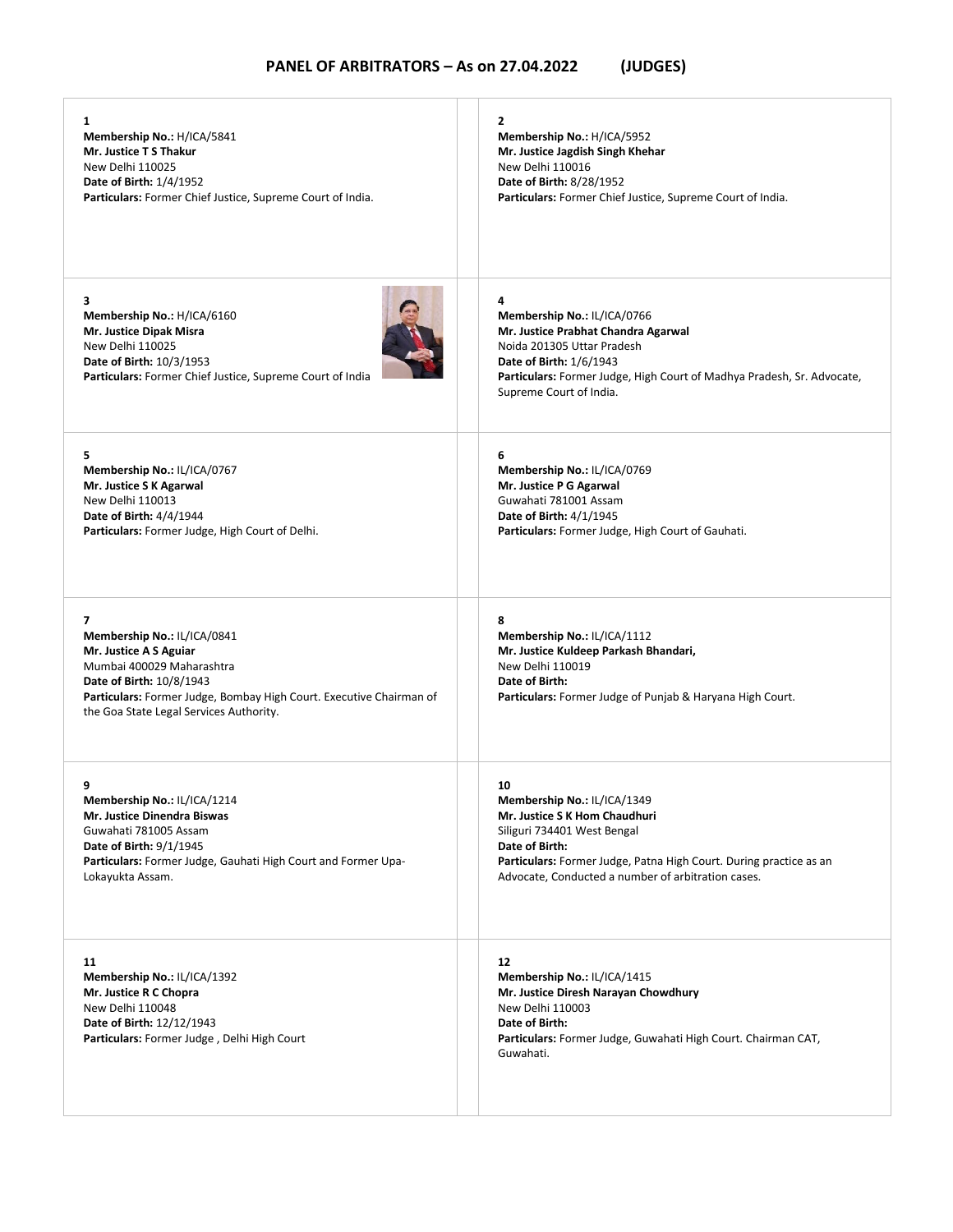| 13<br>Membership No.: IL/ICA/1470<br>Mr. Justice Ghanshyam Dass<br>Lucknow 226010 Uttar Pradesh<br>Date of Birth: 8/7/1942<br>Particulars: Former Judge, Allahabad High Court.                                                                             | 14<br>Membership No.: IL/ICA/1786<br>Mr. Justice S S Grewal<br>Chandigarh 160038 UT<br>Date of Birth:<br>Particulars: Former Judge. Punjab & Haryana High Court. Sr. Advocate,<br>Supreme Court of India.                     |
|------------------------------------------------------------------------------------------------------------------------------------------------------------------------------------------------------------------------------------------------------------|-------------------------------------------------------------------------------------------------------------------------------------------------------------------------------------------------------------------------------|
| 15<br>Membership No.: IL/ICA/1946<br>Mr. Justice Devinder Gupta<br>New Delhi 110049<br>Date of Birth: 4/4/1943<br>Particulars: Former Chief Justice, High Court of Andhra Pradesh.                                                                         | 16<br>Membership No.: IL/ICA/1954<br>Mr. Justice V K Gupta<br>New Delhi 110014<br>Date of Birth: 9/10/1947<br>Particulars: Former Chief Justice of Uttarakhand, Jharkhand and<br>Himachal Pradesh High Courts.                |
| 17<br>Membership No.: IL/ICA/2059<br>Mr. Justice M.C. Jain<br>Jodhpur 342003 Rajasthan<br>Date of Birth:<br>Particulars: Former Chief Justice, Delhi High Court. Ex-Chairman Jain<br>Commission Tried some arbitration cases and heard appeals.            | 18<br>Membership No.: IL/ICA/2106<br>Mr. Justice Vijender Jain<br>Noida 201301 Uttar Pradesh<br>Date of Birth: 8/2/1946<br>Particulars: Former Chief Justice, Punjab & Haryana High Court.                                    |
| 19<br>Membership No.: IL/ICA/2110<br>Mr. Justice Mahesh Chand JainNoida 201303 Uttar Pradesh<br>Date of Birth: 10/18/1944<br>Particulars: Former Judge High Court of Allahabad                                                                             | 20<br>Membership No.: IL/ICA/2123<br>Mr. Justice J M James<br>Thiruvananthapuram 695003 Kerala<br>Date of Birth: 4/23/1945<br>Particulars: Former Judge, Kerala High Court.                                                   |
| 21<br><b>Membership No.: IL/ICA/2159</b><br>Mr. Justice Sachchidanand Jha<br>Ghaziabad 201014 Uttar Pradesh<br><b>Date of Birth: 6/16/1945</b><br>Particulars: Former Judge, Patna High Court. Chief Justice of Jammu<br>& Kashmir & Rajasthan High Courts | 22<br>Membership No.: IL/ICA/2255<br>Mr. Justice N Kannadasan<br>Chennai 600020 Tamil Nadu<br>Date of Birth: 1/15/1955<br>Particulars: Former Judge, High Court of Madras. Worked as Senior<br>Cenral Govt. Standing Counsel. |
| 23<br>Membership No.: IL/ICA/2318<br>Mr. Justice R S Kejriwal<br>Jaipur 302018 Rajasthan<br>Date of Birth:<br>Particulars: Former Judge of Rajasthan High Court & Punjab High<br>Court. Dealt with several cases on arbitration.                           | 24<br>Membership No.: IL/ICA/2338<br>Mr. Justice B A Khan<br>Noida 201304 Uttar Pradesh<br>Date of Birth: 4/1/1945<br>Particulars: Former Chief Justice Jammu & Kashmir State.                                                |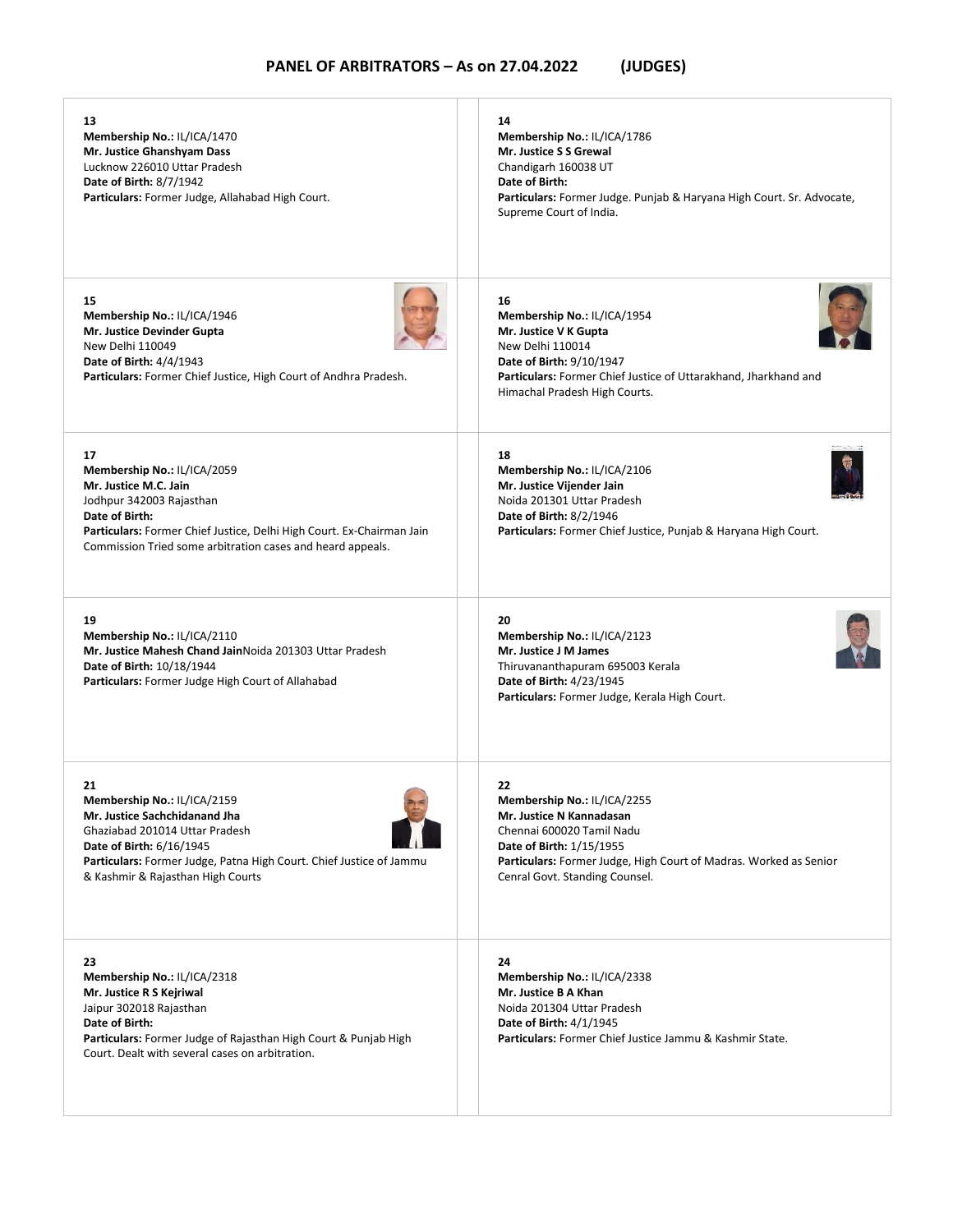| 25<br>Membership No.: IL/ICA/2627<br>Mr. Justice Arun Madan<br>New Delhi 110048<br><b>Date of Birth: 4/7/1945</b><br>Particulars: Former Judge High Court of Delhi and High Court of<br>Rajasthan.                                                                                                             | 26<br>Membership No.: IL/ICA/2642<br>Mr. Justice Chander Krishan Mahajan<br>New Delhi 110065<br>Date of Birth: 5/31/1943<br>Particulars: Former Judge, Delhi High Court. Specialization in Intellectual<br>Property, Real Estate, State Contracts, Commercial Contracts, Corporate<br>Law and Taxation. Law graduate with 30 years experience in the field. |
|----------------------------------------------------------------------------------------------------------------------------------------------------------------------------------------------------------------------------------------------------------------------------------------------------------------|-------------------------------------------------------------------------------------------------------------------------------------------------------------------------------------------------------------------------------------------------------------------------------------------------------------------------------------------------------------|
| 27<br>Membership No.: IL/ICA/2807<br>Mr. Justice Dinkar Lal Mehta<br>Jaipur 302020 Rajasthan<br>Date of Birth:<br>Particulars: Former Judge, High Court of Rajasthan. Senior Advocate,<br>Supreme Court of India.                                                                                              | 28<br>Membership No.: IL/ICA/2825<br>Mr. Justice Kamal M Mehta,<br>Ahmedabad 380014 Gujarat<br><b>Date of Birth: 9/28/1945</b><br>Particulars: Former Judge, Gujarat High Court.                                                                                                                                                                            |
| 29<br>Membership No.: IL/ICA/2932<br>Mr. Justice Shuvansu Kumar Mohanty<br>Bhubaneswar 751001 Odisha<br>Date of Birth:<br>Particulars: Former Judge, Orissa High Court, State Judicial Service<br>from 1960 to 1990. High Court Judge from 1990 to 1995.                                                       | 30<br>Membership No.: IL/ICA/3025<br>Mr. Justice Padam Nabh Nag,<br>Noida 201303 Uttar Pradesh<br>Date of Birth:<br><b>Particulars:</b> Former Judge, High Court of Alllahabad. Senior Advocate,<br>Supreme Court of India. Worked as President State Consumer Forum<br>(H.P.) in the last 4 years and decided cases.                                       |
| 31<br>Membership No.: IL/ICA/3062<br>Mr. Justice V Bhaskaran Nambiar,<br>Kochi 682026 Kerala<br>Date of Birth:<br>Particulars: Former Judge, Kerala High Court (Retd.). Ex. Adv. Genel.<br>Government of Kerala. Experience in all branches of Law. Life<br>Member, Indian Law Institute. Acted as arbitrator. | 32<br>Membership No.: IL/ICA/3079<br>Mr. Justice Syed Ali Naqvi<br>Indore 452010 Madhya Pradesh<br>Date of Birth: 12/24/1947<br>Particulars: Former Judge, High Court of Madhya Pradesh                                                                                                                                                                     |
| 33<br>Membership No.: IL/ICA/3133<br>Mr. Justice Attamjit Singh Nehra<br>New Delhi 110070<br>Date of Birth:<br>Particulars: Former Judge, Punjab & Haryana High Court.                                                                                                                                         | 34<br>Membership No.: IL/ICA/3188<br>Mr. Justice P.G. Palshikar<br>Nagpur 440010 Maharashtra<br>Date of Birth:<br>Particulars: Former Judge, Bombay High Court Practicing as an Advocate<br>in Supreme Court and High Court. Over 31 years experience in the field.                                                                                         |
| 35<br>Membership No.: IL/ICA/3232<br>Mr. Justice Shafi Sayeed Parkar<br>Mumbai 400018 Maharashtra<br>Date of Birth: 10/1/1943<br>Particulars: Former Judge, Bombay High Court. Specialization in Civil,<br>Criminal Law, Arbitration etc. Professor, Government Law College.                                   | 36<br>Membership No.: IL/ICA/3418<br>Mr. Justice Nagendra Rai<br>New Delhi 110091<br>Date of Birth: 1/31/1944<br><b>Particulars:</b> Former Acting Chief Justice, High Court of Patna                                                                                                                                                                       |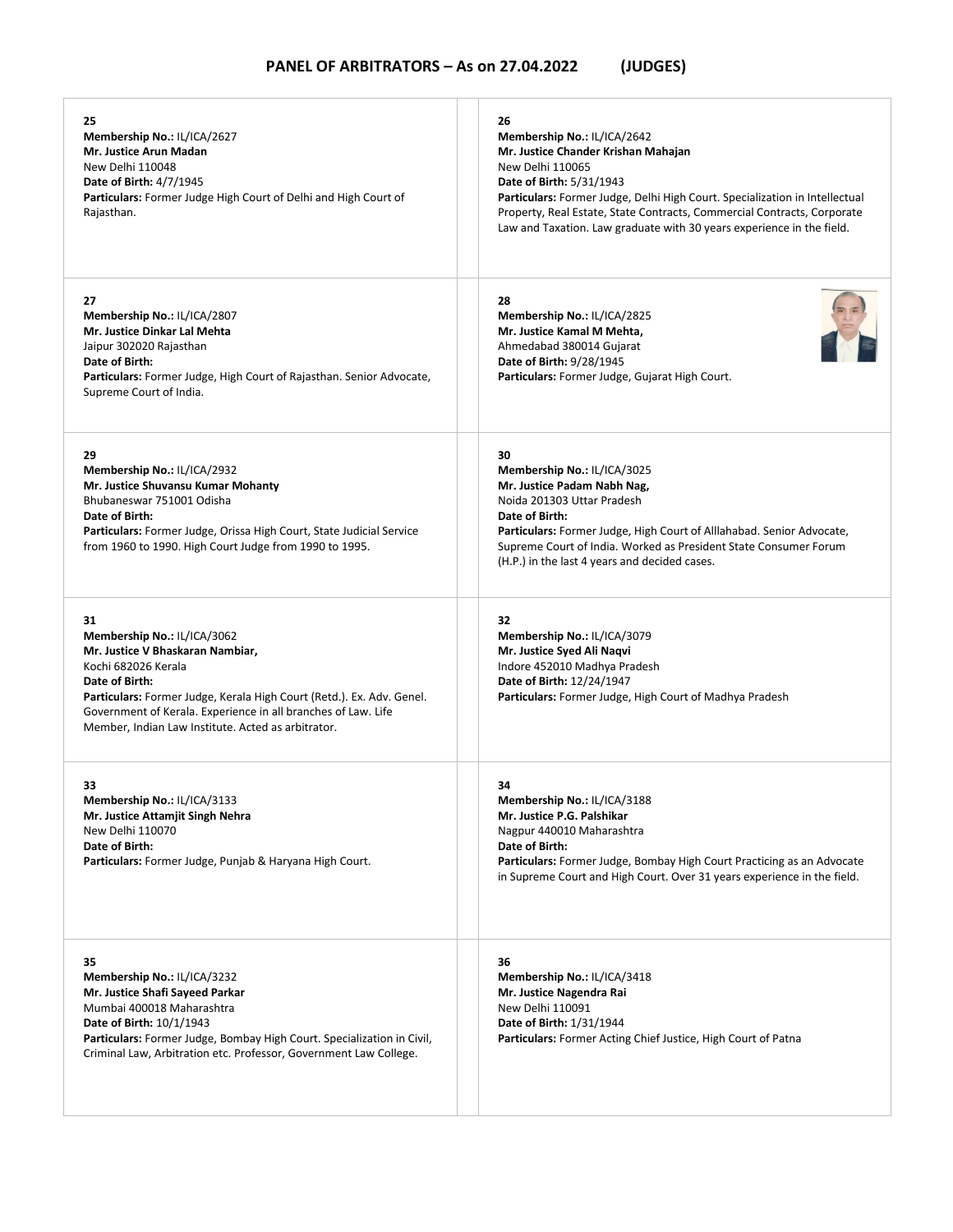| 37<br>Membership No.: IL/ICA/3458<br>Mr. Justice M Ramachandran<br>Cochin 682011 Kerala<br><b>Date of Birth: 3/20/1945</b><br>Particulars: Former Judge, High Court of Kerala. Vice Chairman, CAT.                                                                                                                                                                                        | 38<br>Membership No.: IL/ICA/3946<br>Mrs. Justice Meera Sharma<br>Guwahati 781003 Assam<br>Date of Birth:<br>Particulars: Former Judge, Guwahati High Court. Specialization in Labour<br>Laws, Company Laws, Service Laws, Civil & Criminal Laws and<br>Constitutional Laws. Advocate, Guwahati High Court and Supreme Court<br>since 1961.                                                                                  |
|-------------------------------------------------------------------------------------------------------------------------------------------------------------------------------------------------------------------------------------------------------------------------------------------------------------------------------------------------------------------------------------------|------------------------------------------------------------------------------------------------------------------------------------------------------------------------------------------------------------------------------------------------------------------------------------------------------------------------------------------------------------------------------------------------------------------------------|
| 39<br>Membership No.: IL/ICA/4049<br>Mr. Justice K N Shukla<br>Delhi 110091<br>Date of Birth:<br>Particulars: Former Judge, High Court of Delhi.                                                                                                                                                                                                                                          | 40<br>Membership No.: IL/ICA/4052<br>Mr. Justice R K Shukla (Retd.),<br>Ghaziabad 201012 Uttar Pradesh<br>Date of Birth:<br><b>Particulars:</b> Former Judge of Allahabad High Court Senior Advocate<br>Supreme Court of India. Chairman Environmental Impact Assessment<br>Authority for National Capital Region. Acted as a Chairman of OLCC and<br>Chief Standing Counsel of the Indian Railways in Allahabad High Court. |
| 41<br>Membership No.: IL/ICA/4100<br>Mr. Justice Maheshwari Prasad Singh<br>Noida 201301 Uttar Pradesh<br>Date of Birth:<br><b>Particulars:</b> Former Judge, Allahabad High Court. Dealing in all the<br>branches of Law.                                                                                                                                                                | 42<br>Membership No.: IL/ICA/4178<br>Mr. Justice Anil Dev Singh<br>New Delhi 110017<br>Date of Birth: 10/22/1942<br>Particulars: Former Chief Justice, Rajasthan High Court and Chairperson,<br>Appellate Tribunal for Electricity Petroleum, Natural Gas etc.                                                                                                                                                               |
| 43<br>Membership No.: IL/ICA/4180<br>Mr. Justice Bisheshwar Prasad Singh<br>New Delhi 110049<br>Date of Birth: 7/7/1942<br>Particulars: Former Judge, Supreme Court of India. Worked as Judge,<br>Patna High Court. Chief Justice, Bombay High Court.                                                                                                                                     | 44<br>Membership No.: IL/ICA/4259<br>Mr. Justice C Y Somayajulu<br>Hyderabad 500082 Telangana<br>Date of Birth: 7/20/1946<br>Particulars: Former Judge, High Court of Andhra Pradesh                                                                                                                                                                                                                                         |
| 45<br>Membership No.: IL/ICA/4272<br>Mr. Justice K C Sood<br>Shimla 171006 Himachal Pradesh<br>Date of Birth: 4/12/1944<br>Particulars: Former Judge, Himachal Pradesh High Court.<br>Specialization in Real Estate, State Contracts, Commercial Contracts,<br>Insurance, Corporate Law, Taxation, Joint Ventures.                                                                        | 46<br>Membership No.: IL/ICA/4385<br>Mr. Justice J M Tandon<br>New Delhi 110001<br>Date of Birth:<br>Particulars: Judge, Punjab & Haryana High Court (Retd.). Experienced in<br>all types of Judicial matters Dealt with many arbitration cases.                                                                                                                                                                             |
| 47<br>Membership No.: IL/ICA/4389<br>Mr. Justice Rajesh Tandon<br>Noida 201304 Uttar Pradesh<br>Date of Birth: 7/1/1946<br>Particulars: Former Judge, Uttrakhand High Court Former<br>Chairperson, Cyber Appellate Tribunal. Specialization in Intellectual<br>Property, Real Estate, Commercial Contracts, Joint Ventures,<br>Maritime Shipping, Hotel & Tourism Industry and Transport. | 48<br>Membership No.: IL/ICA/4512<br>Mr. Justice K K Varma<br>Jabalpur 482001 Madhya Pradesh<br>Date of Birth:<br>Particulars: Former Judge, High Court Madhya Pradesh. Over 40 years in<br>judicial service.                                                                                                                                                                                                                |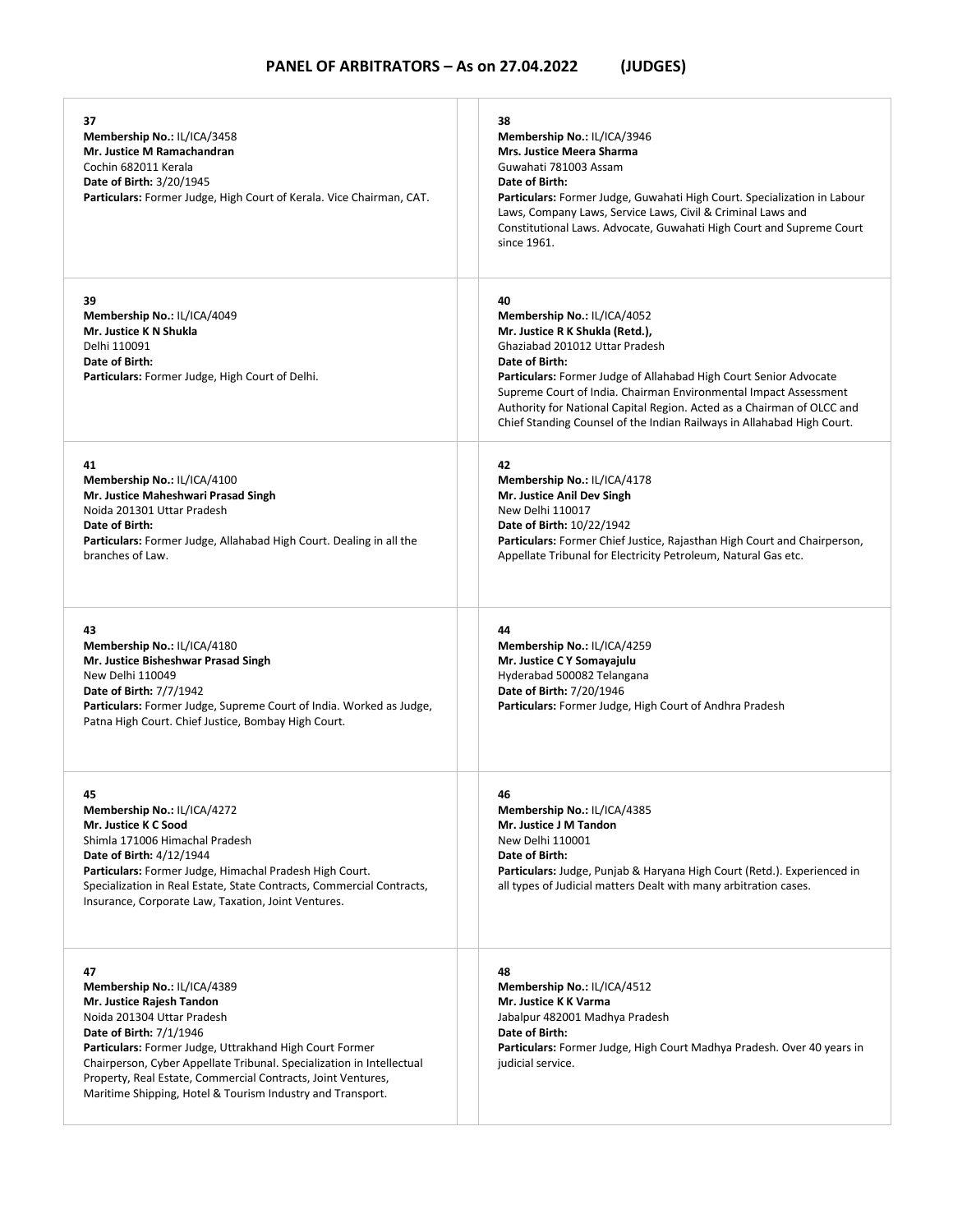| 49<br>Membership No.: IL/ICA/4533<br>Mr. Justice Y Venkatachalam<br>Guntur 522007 Andhra Pradesh<br>Date of Birth:<br>Particulars: Former Judge, High Court of Madras.                                                                     | 50<br>Membership No.: IL/ICA/4623<br>Mr. Justice Banwari Lal Yadav<br>Ghaziabad 201011 Uttar Pradesh<br>Date of Birth:<br><b>Particulars:</b> Former Judge of the Allahabad High Court. Wide experience<br>in arbitration working. |
|--------------------------------------------------------------------------------------------------------------------------------------------------------------------------------------------------------------------------------------------|------------------------------------------------------------------------------------------------------------------------------------------------------------------------------------------------------------------------------------|
| 51<br>Membership No.: IL/ICA/4634<br>Mr. Justice O N Khandelwal<br>Lucknow 226010 Uttar Pradesh<br>Date of Birth: 7/7/1945<br>Particulars: Former Judge, High Court of Allahabad.                                                          | 52<br>Membership No.: IL/ICA/4653<br>Mr. Justice Deepak Kantilal Trivedi,<br>Ahmedabad 380054 Gujarat<br>Date of Birth: 3/4/1947<br>Particulars: Former Judge, High Court of Gujarat. Chairman, Commission<br>of Inquiry.          |
| 53<br>Membership No.: IL/ICA/4654<br>Mr. Justice C K Thakker<br>Ahmedabad 380054 Gujarat<br>Date of Birth: 11/10/1943<br>Particulars: Former Judge, Supreme Court of India                                                                 | 54<br>Membership No.: IL/ICA/4699<br>Mr. Justice Abhay Kumar Gohil<br>New Delhi 110029<br>Date of Birth: 7/1/1946<br>Particulars: Former Judge M P High Court Chairman, AAIFR, Ministry of<br>Finance Govt, of India               |
| 55<br>Membership No.: IL/ICA/4755<br>Mr. Justice Mukul Mudgal<br>New Delhi 110013<br>Date of Birth: 1/4/1949<br>Particulars: Former Chief Justice, Punjab & Haryana High Court and<br>Former Judge, Delhi High Court.                      | 56<br>Membership No.: IL/ICA/4756<br>Ms. Justice Manju Goel<br>New Delhi 110048<br>Date of Birth: 1/3/1945<br>Particulars: Former Judge, High Court of Delhi. Joined Judicial Service in<br>1972.                                  |
| 57<br>Membership No.: IL/ICA/4798<br>Mr. Justice Nirmal Singh<br>New Delhi 110076<br><b>Date of Birth: 9/6/1947</b><br>Particulars: Former Judge, Punjab & Haryana High Court. Appointed<br>as Member Interstate, Water Disputes Tribunal. | 58<br>Membership No.: IL/ICA/4801<br>Mr. Justice Viney Mittal<br>Chandigarh 160015 UT<br><b>Date of Birth: 12/8/1948</b><br>Particulars: Former Judge, Punjab & Haryana High Court. Member, Water<br>Disputes Tribunal.            |
| 59<br>Membership No.: IL/ICA/4832<br>Dr. Justice Aftab Hussain Saikia<br>Guwahati 781003 Assam<br>Date of Birth: 4/7/1949<br><b>Particulars:</b> Former Chief Justice High Court of Jammu & Kashmir.                                       | 60<br>Membership No.: IL/ICA/4834<br>Mr. Justice B Prakash Rao<br>Hyderabad 500084 Telangana<br>Date of Birth: 5/25/1949<br><b>Particulars:</b> Former Judge, High Court of Andhra Pradesh Practicing as an<br>Advocate            |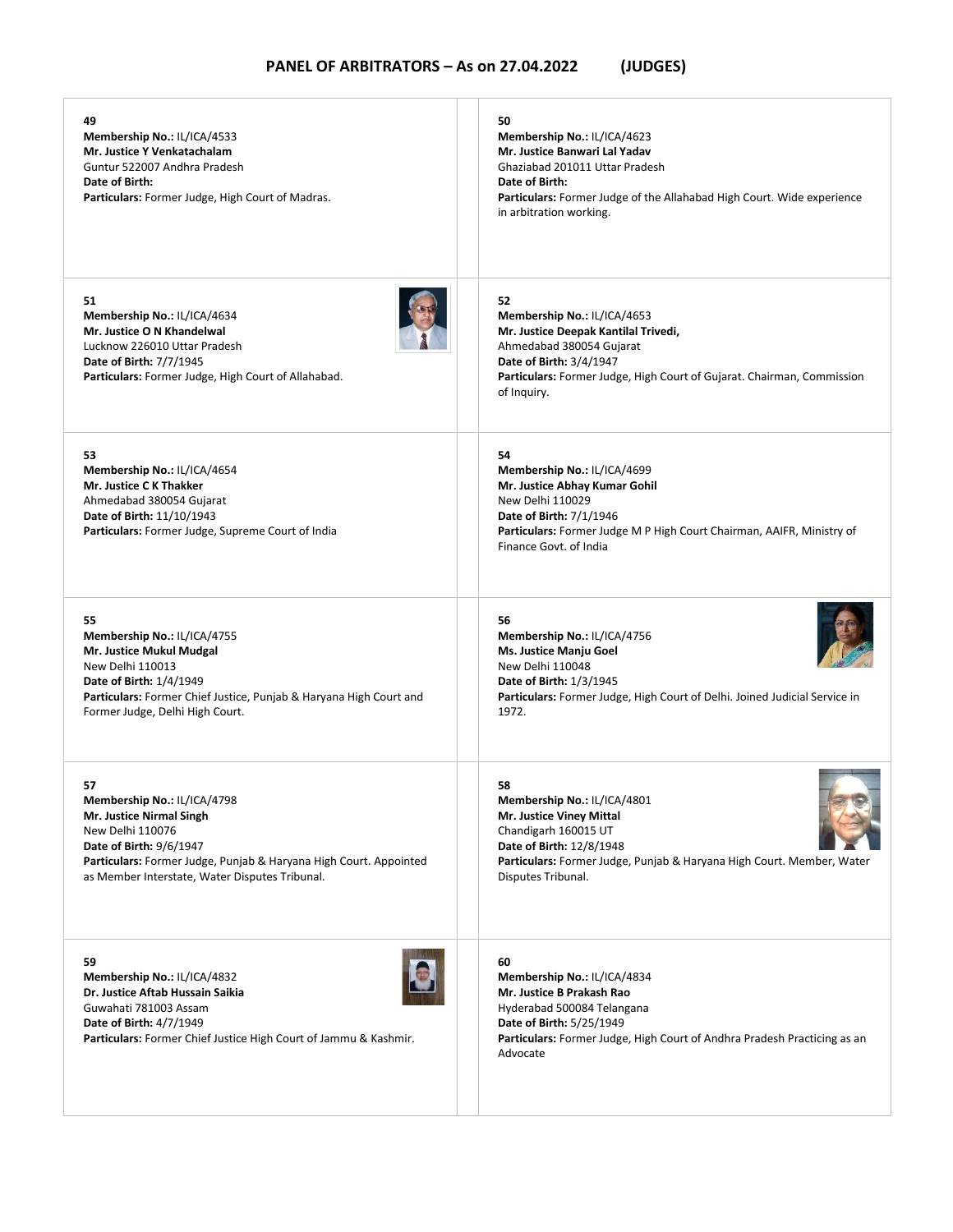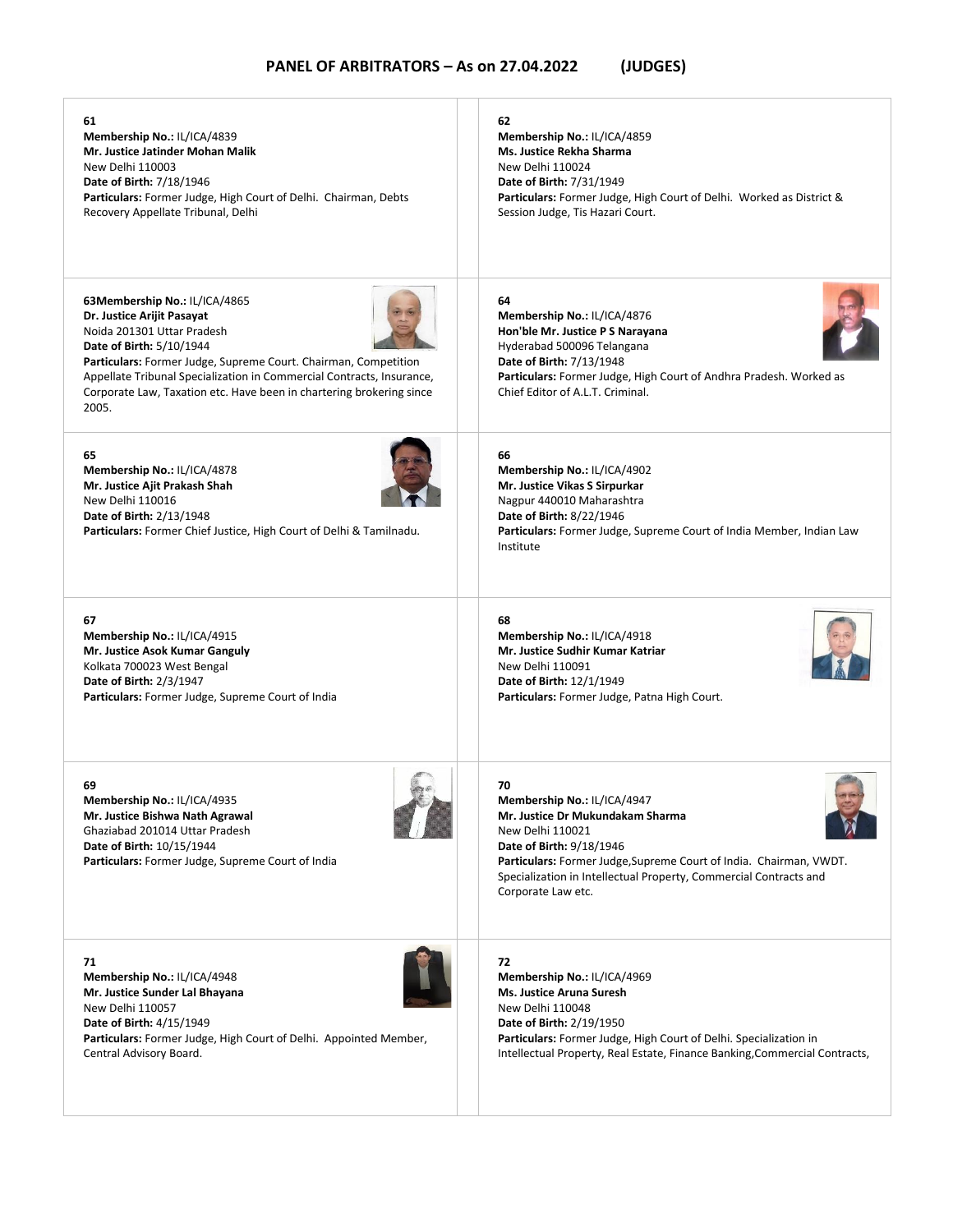| 73<br>Membership No.: IL/ICA/4975<br>Mr. Justice C Venkata Ramulu<br>Hyderabad 500013 Telangana<br>Date of Birth: 2/20/1949<br>Particulars: Former Judge, High Court of Andhra Pradesh<br>Specialization in Real Estate, Commercial Contracts, Steel, Mining &<br>Quarying and Corporate Law, etc. | 74<br>Membership No.: IL/ICA/4992<br><b>Mr. Justice Manak Mohta</b><br>Bikaner 334005 Rajasthan<br>Date of Birth: 7/1/1947<br>Particulars: Former Judge, Rajasthan High Court Specialization in<br>Commercial Contracts, Real Estate, Taxation etc.                           |
|----------------------------------------------------------------------------------------------------------------------------------------------------------------------------------------------------------------------------------------------------------------------------------------------------|-------------------------------------------------------------------------------------------------------------------------------------------------------------------------------------------------------------------------------------------------------------------------------|
| 75<br>Membership No.: IL/ICA/5001<br>Mr. Justice S N Aggarwal<br>Delhi 110057<br>Date of Birth: 8/25/1950<br>Particulars: Former Judge, M P High Court. Specialization in<br>Commercial Contracts, Intellectual Property, Real Estate, State<br>Contracts and Corporate Law.                       | 76<br>Membership No.: IL/ICA/5041<br>Mr. Justice R C Jain<br>New Delhi 110092<br>Date of Birth: 6/24/1944<br>Particulars: Former Judge, High Court of Delhi. Decided very important<br>cases of national importance as well as hundred of arbitration cases.                  |
| 77<br>Membership No.: IL/ICA/5042<br>Mr. Justice R V Raveendran<br>Bangalore 560004 Karnataka<br>Date of Birth: 10/15/1946<br>Particulars: Former Judge, Supreme Court of India                                                                                                                    | 78<br>Membership No.: IL/ICA/5068<br>Mr. Justice J N Patel<br>Mumbai 400021 Maharashtra<br>Date of Birth: 10/5/1950<br>Particulars: Former Chief Justice, High Court of Calcutta. Specialization in<br>Real Estate, State Contracts, Commercial Contracts, Corporate Law etc. |
| 79<br>Membership No.: IL/ICA/5087<br>Mr. Justice Deepak Verma<br>New Delhi 110017<br>Date of Birth: 8/28/1947<br>Particulars: Former Judge, Supreme Court of India. Handled all type<br>of cases including arbitration.                                                                            | 80<br>Membership No.: IL/ICA/5089<br>Mr. Justice Kshitij R Vyas<br>Ahmedabad 380058 Gujarat<br>Date of Birth: 7/19/1944<br>Particulars: Former Chief Justice, Bombay High Court and Judge, Gujarat<br>High Court. Executive Chairman, State Legal Services Authority.         |
| 81<br>Membership No.: IL/ICA/5096<br>Mr. Justice S R Singaravelu<br>Chennai 600078 Tamil Nadu<br>Date of Birth: 8/3/1947<br><b>Particulars:</b> Former Judge, High Court of Madras, Member of Board of<br>Directors in City Union Bank, Kumbakaram, Tamilnadu.                                     | 82<br>Membership No.: IL/ICA/5103<br>Mr. Justice Amitava Lala<br>Kolkata 700068 West Bengal<br>Date of Birth: 11/20/1950<br>Particulars: Former Acting Chief Justice, Allahabad High Court.                                                                                   |
| 83<br>Membership No.: IL/ICA/5111<br>Mr. Justice R Gururajan<br>Bangalore 560055 Karnataka<br>Date of Birth: 8/5/1945<br>Particulars: Former Judge, High Court of Karnataka Specialization in<br>Contract, Civil Dispute, Corporate and Taxation etc.                                              | 84<br>Membership No.: IL/ICA/5123<br>Mr. Justice G Bhavani Prasad<br>Hyderabad 500086 Telangana<br>Date of Birth: 4/9/1951<br>Particulars: Former Judge, High Court of Andhra Pradesh, Specialization<br>in Intellectual Property, Corporate Law, Commercial Law etc.         |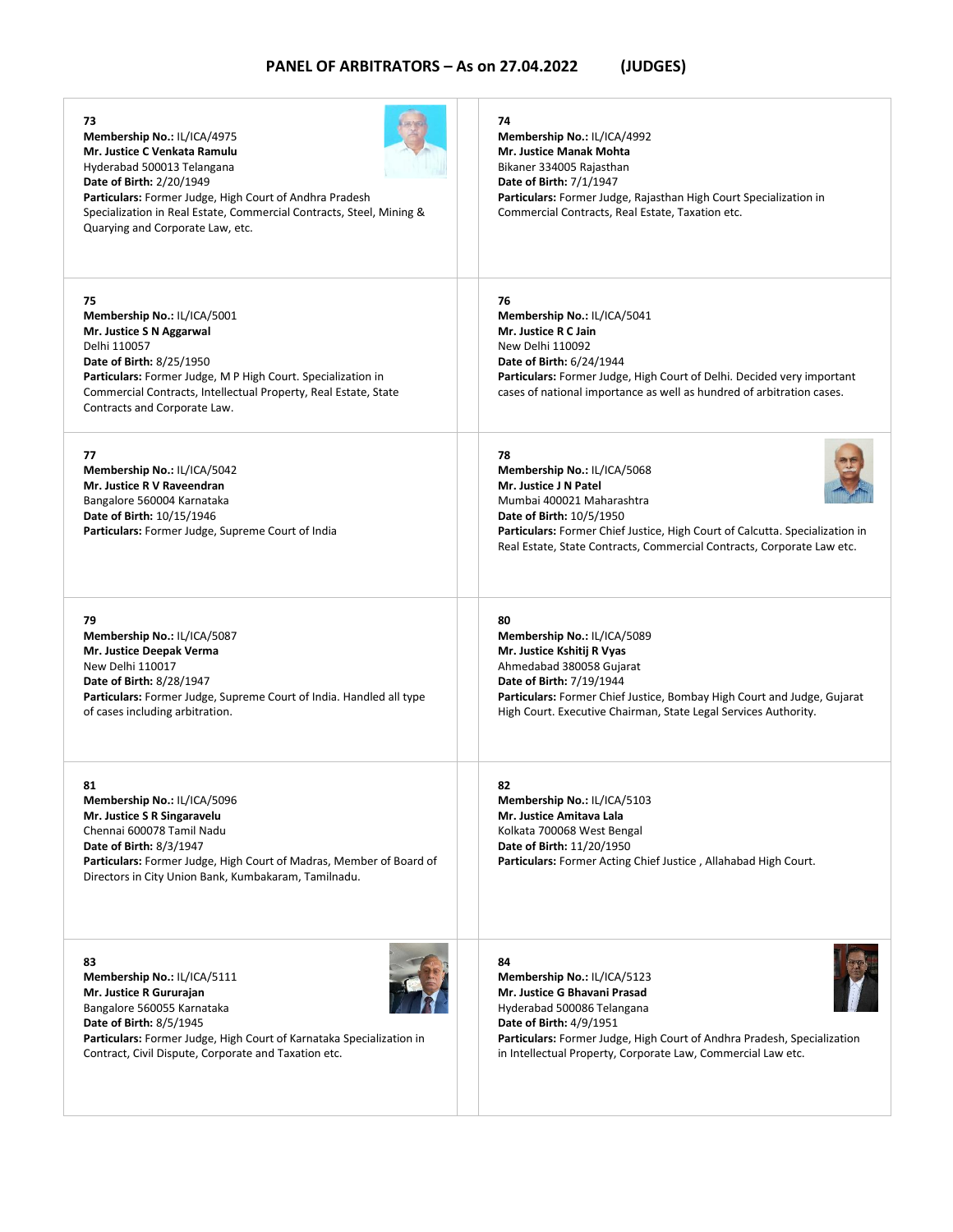| 85<br>Membership No.: IL/ICA/5124<br>Mr. Justice Ashok Kumar Mathur<br>Jodhpur 342003 Rajasthan<br><b>Date of Birth: 8/7/1943</b><br><b>Particulars:</b> Former Judge, Supreme Court of India. Specialization in<br>Intellectual Property, State & Commercial Contracts, Corporate Law<br>etc.                                      | 86<br>Membership No.: IL/ICA/5138<br>Mr. Justice Govind Prasad Mathur<br>Noida 201303 Uttar Pradesh<br><b>Date of Birth: 1/19/1943</b><br><b>Particulars:</b> Former Judge, Supreme Court of India. Acting as Chairperson,<br>National Human Rights Commission.                       |
|-------------------------------------------------------------------------------------------------------------------------------------------------------------------------------------------------------------------------------------------------------------------------------------------------------------------------------------|---------------------------------------------------------------------------------------------------------------------------------------------------------------------------------------------------------------------------------------------------------------------------------------|
| 87<br>Membership No.: IL/ICA/5146<br>Mr. Justice Narayan Chandra Sil<br>Kolkata 700105 West Bengal<br>Date of Birth: 11/2/1943<br>Particulars: Former Judge, High Court of Calcutta Member and Acting<br>Chairman, W. B. Human Rights Commission.                                                                                   | 88<br>Membership No.: IL/ICA/5148<br>Mr. Justice Tarun Chatterjee<br>Kolkata 700054 West Bengal<br>Date of Birth: 1/14/1945<br>Particulars: Former Judge, Supreme Court of India,                                                                                                     |
| 89<br>Membership No.: IL/ICA/5150<br>Mr. Justice D Appa Rao<br>Hyderabad 500016 Telangana<br>Date of Birth: 5/14/1946<br><b>Particulars:</b> Former Judge, High Court of Andhra Pradesh Served as<br>President, Andhra Pradesh State Consumer Commission.                                                                           | 90<br>Membership No.: IL/ICA/5155<br>Ms. Justice Poonam Srivastava<br>Allahabad 211001 Uttar Pradesh<br><b>Date of Birth: 4/26/1950</b><br>Particulars: Former Judge, High Court of Allahabad & Jharkhand                                                                             |
| 91<br>Membership No.: IL/ICA/5185<br>Mr. Justice N R L Nageswara Rao<br>Narasaraopet 522601 Andhra Pradesh<br><b>Date of Birth: 7/26/1951</b><br>Particulars: Former Judge High Court of Andhra Pradesh<br>Specialization in Steel, Mining & Quarying, Motor Vehicles and<br>Insurance.                                             | 92<br>Membership No.: IL/ICA/5193<br>Mr. Justice Dilip Kumar Seth<br>Noida 201301 Uttar Pradesh<br>Date of Birth: 11/24/1943<br>Particulars: Former Judge, High Court of Calcutta Member of Krishna<br>Water Dispute Tribunal.                                                        |
| 93<br>Membership No.: IL/ICA/5201<br><b>Mr. Justice Manmohan Sarin</b><br>New Delhi 110017<br>Date of Birth: 10/20/1946<br><b>Particulars:</b> Former Chief Justice, High Court of Jammu & Kashmir.<br>Lokayukta and Former Chief Justice High Court of Jammu & Kashmir.<br>Analyst Associate Counsel, IBM World Trade Corporation. | 94<br>Membership No.: IL/ICA/5215<br>Mr. Justice Mohan Lal Mehta<br>New Delhi 110014<br>Date of Birth: 12/31/1951<br><b>Particulars:</b> Former Judge, High Court of Delhi. Worked as Principal<br>Secretary (Law) Justice and Legislative Affairs.                                   |
| 95<br>Membership No.: IL/ICA/5252<br>Dr. Justice G Yethirajulu<br>Hyderabad 500081 Telangana<br>Date of Birth: 7/1/1947<br>Particulars: Former Judge, High Court of Andhra Pradesh Served as<br>Chairman, A P Administrative Tribunal, Hyderabad.                                                                                   | 96<br>Membership No.: IL/ICA/5289<br>Mr. Justice K S P Radhakrishnan<br>New Delhi 110048<br><b>Date of Birth: 5/15/1949</b><br>Particulars: Former Judge, Supreme Court of India. Specialization in<br>Commercial Contracts, Corporate Law, Steel, Mining & Quarring and<br>Taxation. |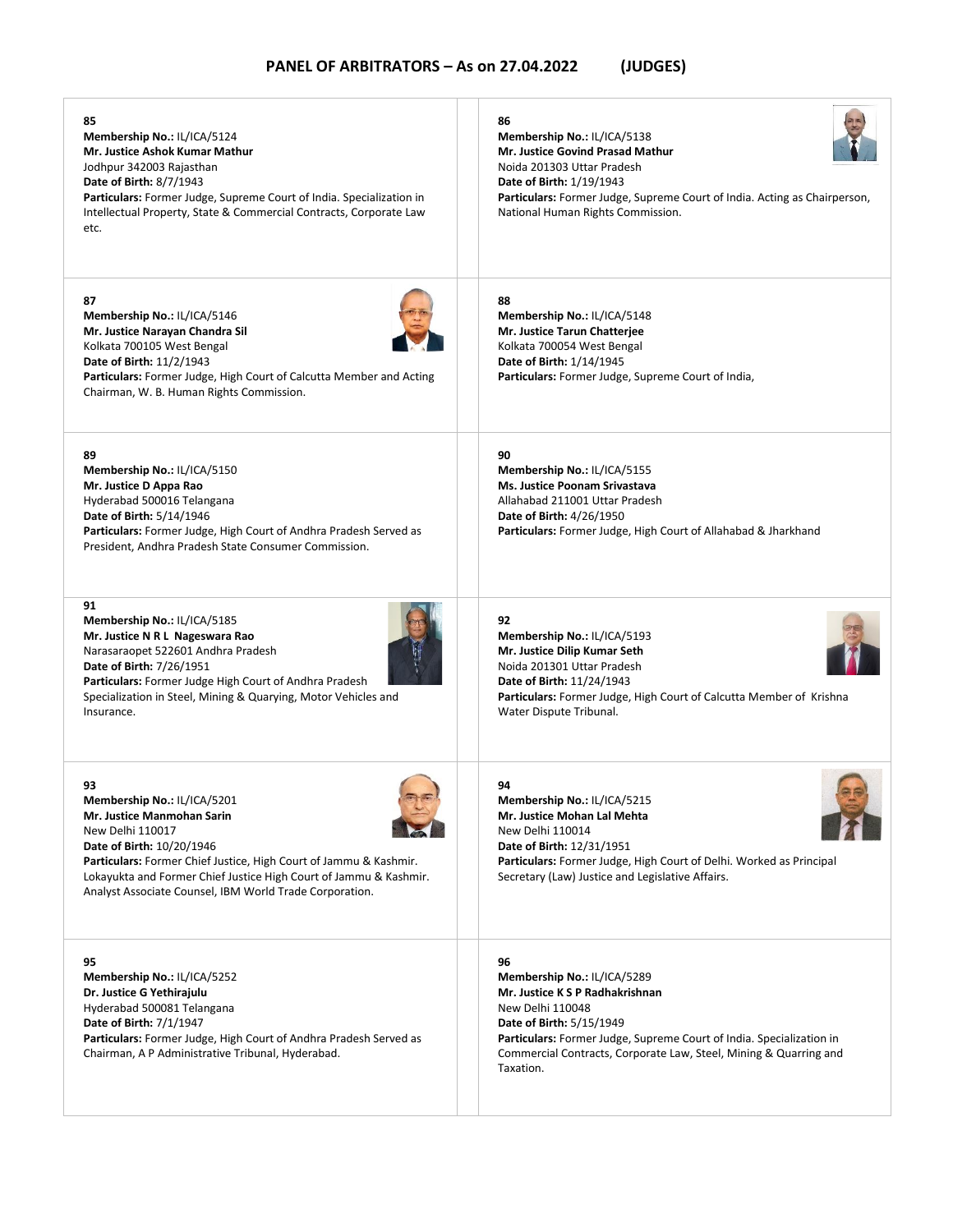| 97<br>Membership No.: IL/ICA/5318<br>Mr. Justice Amar Nath Jindal<br>Mohali 140603 Punjab<br><b>Date of Birth: 5/25/1951</b><br>Particulars: Former Judge, Punjab & Haryana High Court.                                                                                                                                                                    | 98<br>Membership No.: IL/ICA/5319<br>Mr. Justice Vinod Kumar Sharma<br>New Delhi 110065<br><b>Date of Birth: 5/25/1951</b><br>Particulars: Former Judge, Madras High Court. Dealt with one case as a<br>Presiding Arbitrator, more than 200 cases as an Advocate and decided<br>no. of cases as Judge. Specialization in State Contracts, Corporation &<br>realated activities, Corporate Law, Commercial Cotracts, Real Estate, and<br>Construction etc.                           |
|------------------------------------------------------------------------------------------------------------------------------------------------------------------------------------------------------------------------------------------------------------------------------------------------------------------------------------------------------------|-------------------------------------------------------------------------------------------------------------------------------------------------------------------------------------------------------------------------------------------------------------------------------------------------------------------------------------------------------------------------------------------------------------------------------------------------------------------------------------|
| 99Membership No.: IL/ICA/5337                                                                                                                                                                                                                                                                                                                              | 100                                                                                                                                                                                                                                                                                                                                                                                                                                                                                 |
| Ms. Justice Reva Khetrapal                                                                                                                                                                                                                                                                                                                                 | Membership No.: IL/ICA/5338                                                                                                                                                                                                                                                                                                                                                                                                                                                         |
| Gurugram 122002 Haryana                                                                                                                                                                                                                                                                                                                                    | <b>Mr. Justice Aftab Alam</b>                                                                                                                                                                                                                                                                                                                                                                                                                                                       |
| Date of Birth: 9/23/1952                                                                                                                                                                                                                                                                                                                                   | Noida 201301 Uttar Pradesh                                                                                                                                                                                                                                                                                                                                                                                                                                                          |
| <b>Particulars:</b> Former Judge, Delhi High Court. Presently she is Delhi                                                                                                                                                                                                                                                                                 | <b>Date of Birth: 4/19/1948</b>                                                                                                                                                                                                                                                                                                                                                                                                                                                     |
| Lokayukta.                                                                                                                                                                                                                                                                                                                                                 | Particulars: Former Judge, Supreme Court of India.                                                                                                                                                                                                                                                                                                                                                                                                                                  |
| 101<br>Membership No.: IL/ICA/5379<br>Mr. Justice S K Krishnan<br>Chennai 600037 Tamil Nadu<br>Date of Birth: 11/9/1947<br><b>Particulars:</b> Former Judge, High Court of Madras. Specialization in<br>intellectual property, Real Estate, Telecommunications, Corporate<br>Law, Aviation, Maritime Shipping, Construction and Information<br>Technology. | 102<br>Membership No.: IL/ICA/5380<br>Mr. Justice Zaki Ullah Khan<br>Noida 201310 Uttar Pradesh<br>Date of Birth: 8/5/1952<br><b>Particulars:</b> Former Judge, High Court of Allahabad. Specialization in State<br>Contracts, Real Estate, Intellectual Property, Commercial Contracts,<br>Finance Banking, Insurance, Oil, petroleum and Gas, Corporate Law,<br>Information Technology, Transport and Cpomputer Software. Dealt with<br>more than 125 cases as a Sole Arbitrator. |
| 103<br>Membership No.: IL/ICA/5404<br><b>Mr. Justice Arvind Kumar</b><br>Guragon 122001 Haryana<br>Date of Birth: 11/28/1949 Particulars: Former Judge, Punjab &<br>Haryana high Court. Specialization in Real Estate, State Contracts,<br>Finance Banking, Commercial Contracts, Corporate Law,                                                           | 104<br>Membership No.: IL/ICA/5405<br>Mr. Justice Krishn Kumar Lahoti<br>Noida 201301 Uttar Pradesh<br><b>Date of Birth: 3/6/1952</b><br><b>Particulars:</b> Former Judge, High Court of Madhya Pradesh.                                                                                                                                                                                                                                                                            |
| 105                                                                                                                                                                                                                                                                                                                                                        | 106                                                                                                                                                                                                                                                                                                                                                                                                                                                                                 |
| Membership No.: IL/ICA/5446                                                                                                                                                                                                                                                                                                                                | Membership No.: IL/ICA/5447                                                                                                                                                                                                                                                                                                                                                                                                                                                         |
| Mr. Justice Shyam Kishore Sharma                                                                                                                                                                                                                                                                                                                           | Mr. Justice Nishith Kumar Mody                                                                                                                                                                                                                                                                                                                                                                                                                                                      |
| New Delhi 110078                                                                                                                                                                                                                                                                                                                                           | New Delhi 110024                                                                                                                                                                                                                                                                                                                                                                                                                                                                    |
| Date of Birth: 7/7/1952                                                                                                                                                                                                                                                                                                                                    | Date of Birth: 12/6/1951                                                                                                                                                                                                                                                                                                                                                                                                                                                            |
| Particulars: Former Judge, Patna High Court.                                                                                                                                                                                                                                                                                                               | Particulars: Former Judge, High Court of Madhya Pradesh, Jabalpur.                                                                                                                                                                                                                                                                                                                                                                                                                  |
| 107                                                                                                                                                                                                                                                                                                                                                        | 108                                                                                                                                                                                                                                                                                                                                                                                                                                                                                 |
| Membership No.: IL/ICA/5448                                                                                                                                                                                                                                                                                                                                | Membership No.: IL/ICA/5449                                                                                                                                                                                                                                                                                                                                                                                                                                                         |
| Mr. Justice Jagmohansingh Bhatia                                                                                                                                                                                                                                                                                                                           | Ms. Justice Gyan Sudha Misra                                                                                                                                                                                                                                                                                                                                                                                                                                                        |
| Mumbai 400015 Maharashtra                                                                                                                                                                                                                                                                                                                                  | New Delhi 110017                                                                                                                                                                                                                                                                                                                                                                                                                                                                    |
| Date of Birth: 3/7/1950                                                                                                                                                                                                                                                                                                                                    | Date of Birth: 4/28/1949                                                                                                                                                                                                                                                                                                                                                                                                                                                            |
| Particulars: Former Judge, High Court of Bombay.                                                                                                                                                                                                                                                                                                           | Particulars: Former Judge, Supreme Court of India.                                                                                                                                                                                                                                                                                                                                                                                                                                  |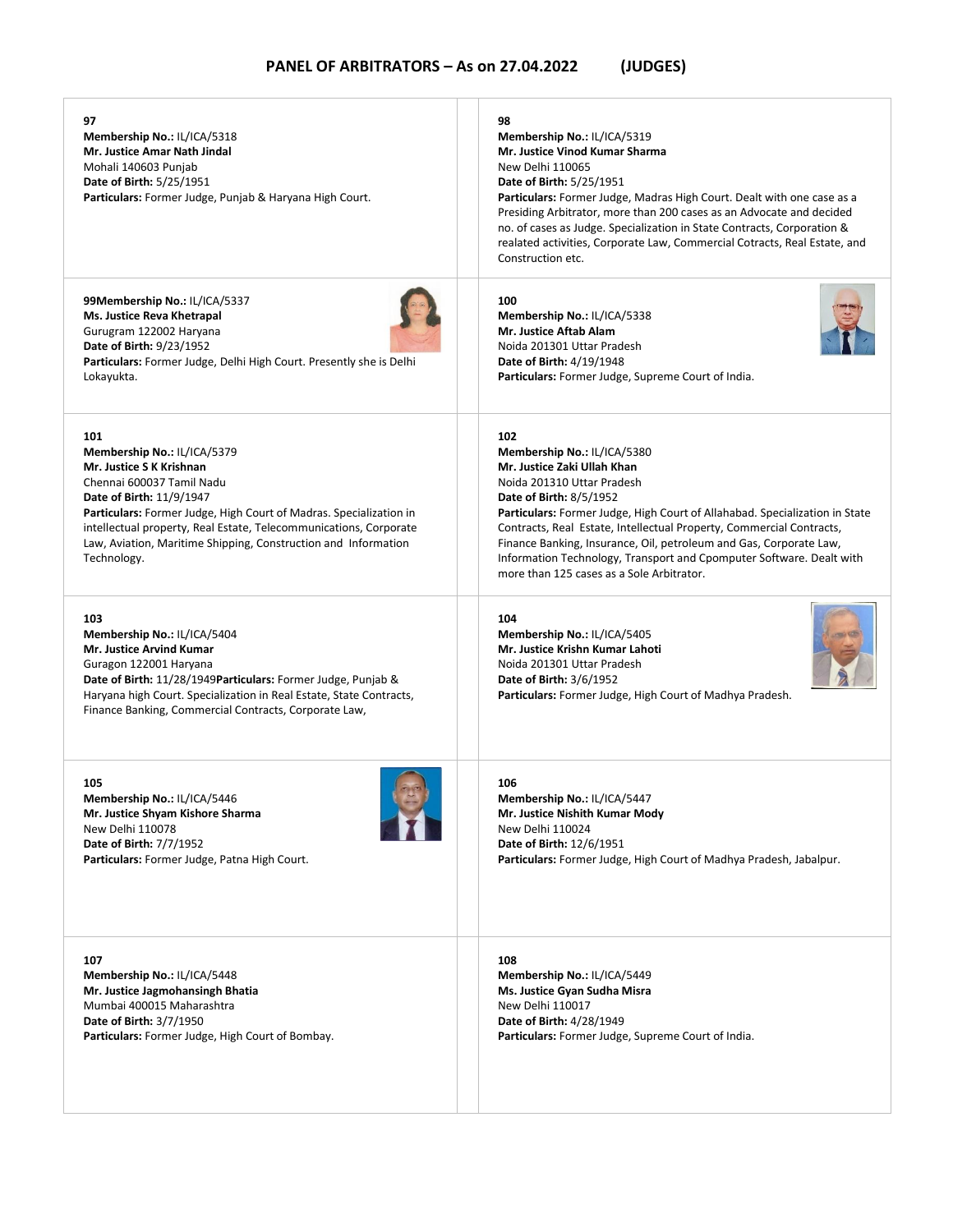**109Membership No.:** IL/ICA/5450 **Dr. Justice Satish Chandra** New Delhi 110075 **Date of Birth:** 5/24/1953 **Particulars:** Former Judge, Allahabad High Court. Specialization in Real Estate, State Contracts, Oil, Petroleum & Gas and Taxation. **110 Membership No.:** IL/ICA/5451 **Mr. Justice Shiv Narayan Dhingra** Noida 201301 Uttar Pradesh **Date of Birth:** 3/2/1949 **Particulars:** Former Judge, Delhi High Court. Specialization in Real Estate, State Contracts, Commercial Contracts and Corporate Law. Dealt with several cases. **111 Membership No.:** IL/ICA/5452 **Mr. Justice Shashi Kant Agrawal** New Delhi 110001 **Date of Birth:** 11/15/1943 **Particulars:** Former Judge, Allahabad High Court Specialization in Real Estate, State Contracts, Finance Banking, Commercial Contracts, Agriculture & Food Processing, Power Energy etc Dealt with 12 cases as an Arbitrator. **112 Membership No.:** IL/ICA/5488 **Mr. Justice Dilip Raosaheb Deshmukh** New Delhi 110017 **Date of Birth:** 9/6/1947 **Particulars:** Former Judge, Chhattisgarh High Court and Chairman of Compnay Law Board. Specialization in Corporate Law, Commercial Contracts, Real Estate, Joint Ventures, Finance, International Investments, Steel etc. **113 Membership No.:** IL/ICA/5489 **Mr. Justice Sadanand Mukherjee** Patna 800001 Bihar**Date of Birth:** 2/12/1946 **Particulars:** Former Judge, Patna High Court and Former Chairman, Bihar PWCD Arbitration Tribunal, Patna, Govt. of Bihar. Specialization in Construction, Power Energy, Engineering/Technical, State Contracts, Corporation & related activities, Joint Ventures, etc. Dealt with 410 cases as an Arbitrator. **114 Membership No.:** IL/ICA/5496 **Mr. Justice Akhil Kumar Shrivastava** Gwalior 474009 Madhya Pradesh **Date of Birth:** 1/31/1952 **Particulars:** Former Judge, High Court of Madhya Pradesh. Presently he is a senior advocate. Specialization in State Contracts, Finance Banking, Commercial Contracts, Intellectual Property, Joint Ventures, Aviation etc. **115 Membership No.:** IL/ICA/5497 **Ms. Justice Indu Malhotra** New Delhi 110049 **Date of Birth:** 3/14/1956 **Particulars:** Former Judge, Supreme Court of India. Dealt with several cases. Specialization in Commercial Contracts, Oil, Petroleum and Gas, Finance Banking, Joint Venturs, Power Energy and Real Estate. **116 Membership No.:** IL/ICA/5514 **Dr. Justice Bharat Bhushan Parsoon** New Delhi 110014 **Date of Birth:** 6/27/1953 **Particulars:** Former Judge, Punjab & Haryana High Court. Specialization in Intellectual Property, Commercial Contracts, Corporate Law, Taxation, Information Technology, Corporation & related activities and Environment. Dealt with several cases. **117 Membership No.:** IL/ICA/5515 **Mr. Justice Anil Kumar** New Delhi 110017 **Date of Birth:** 7/12/1950 **Particulars:** Former Judge, Delhi High Court. Specialization in State Contracts, Commercial Contracts, Agency & Distribution and franchising. Intellectual Property, Finance Banking, Corporate Law, Joint Ventures, Corporation & related activities, Environment and Computer Software. Delat with 13 cases. **118 Membership No.:** IL/ICA/5568 **Mr. Justice Ashim Kumar Banerjee** Kolkata 700156 West Bengal **Date of Birth:** 6/2/1953 **Particulars:** Former Judge, High Court of Calcutta. Specialization in Commercial Contracts and Corporate Law. Dealt with several cases. **119 Membership No.:** IL/ICA/5581 **Mr. Justice Sunil Ambwani** New Delhi 110019 **Date of Birth:** 8/23/1953 **120 Membership No.:** IL/ICA/5588 **Mr. Justice Pranab Kumar Chattopadhyay** Kolkata 700053 West Bengal **Date of Birth:** 8/9/1953

**Particulars:** Former Chief Justice, Rajasthan High Court. Specialization in Corporate Law, Taxation, Real Estate, Commercial Contracts, Insurance, Construction, Power Energy, Corporation & related activities and Environment. Dealing with 10 cases as a Sole Arbitrator. **Particulars:** Former Judge, High Court of Calcutta. Specialization in Intellectual Property, Real Estate, State Contracts, Commercial Contracts and Construction. Dealt with several cases.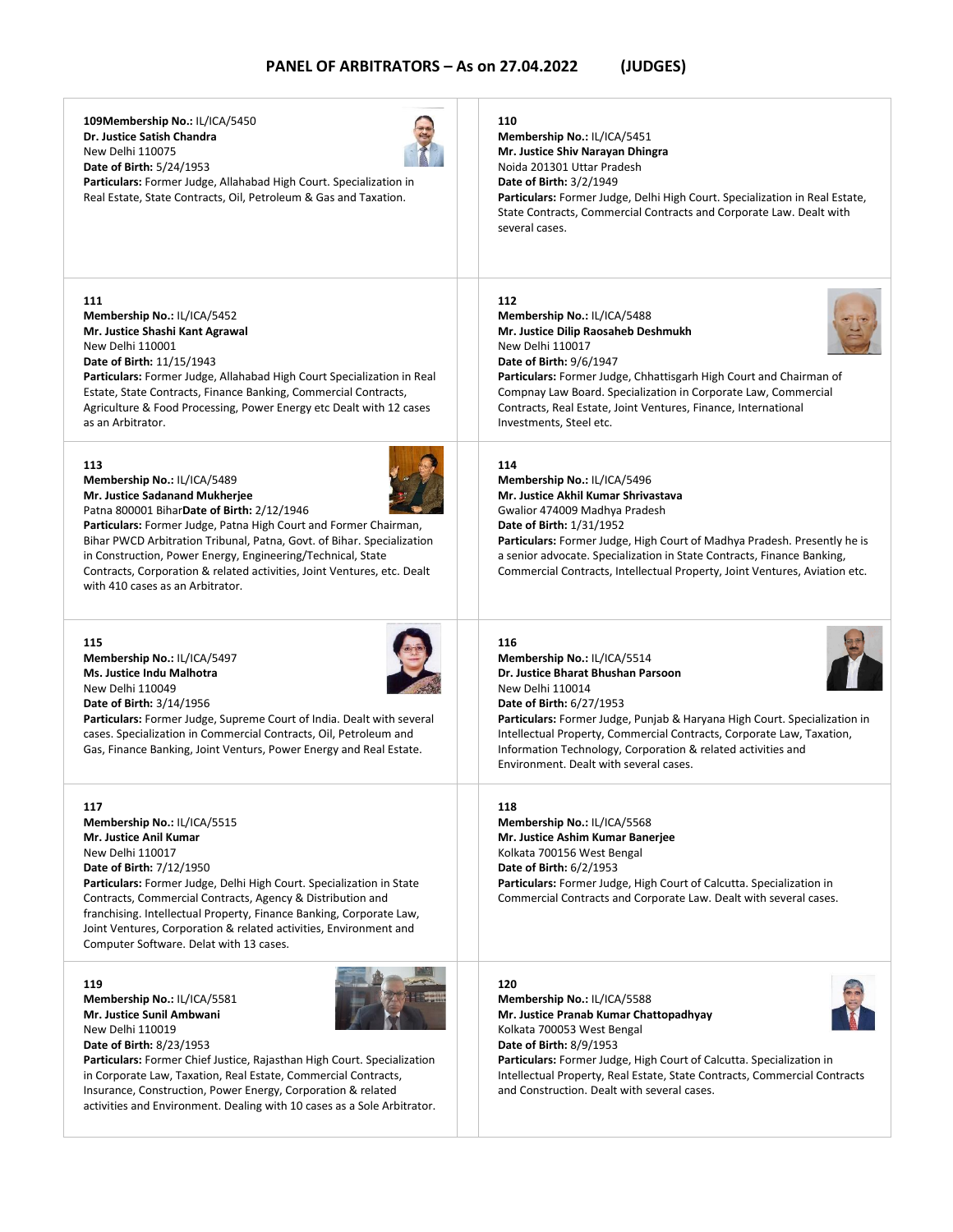| 121<br>Membership No.: IL/ICA/5593<br>Mr. Justice Kalyan Jyoti Sengupta<br>Kolkata 711201 West Bengal<br><b>Date of Birth: 5/7/1953</b><br>Particulars: Former Chief Justice, High Court of Andhra Pradesh. Dealt<br>with several cases.                                                                                                                                                                                                                                 | 122<br>Membership No.: IL/ICA/5623<br>Mr. Justice K Govindarajan<br>Chennai 600041 Tamil Nadu<br><b>Date of Birth: 1/15/1943</b><br>Particulars: Former Judge, High Court of Madras. Specialization in Agency<br>& Distribution and Franchising, Construction, Insurance, Aviation and<br>Taxation. Dealt with approx. 40 cases.                                   |
|--------------------------------------------------------------------------------------------------------------------------------------------------------------------------------------------------------------------------------------------------------------------------------------------------------------------------------------------------------------------------------------------------------------------------------------------------------------------------|--------------------------------------------------------------------------------------------------------------------------------------------------------------------------------------------------------------------------------------------------------------------------------------------------------------------------------------------------------------------|
| 123<br>Membership No.: IL/ICA/5646<br>Mr. Justice Gururam Venkata Seethapathy<br>Secunderabad 500087 Telangana<br>Date of Birth: 11/22/1950<br>Particulars: Former Judge, High Court of Andhra Pradesh.<br>Specialization in Agency & Distribution and Franchising, Intellectual<br>Property, Real Estate, State Contracts, Finance Banking, Commercial<br>Contracts, Steel, Corporate Law and Information Technology. Dealt<br>with several cases as a Sole Arbitrator. | 124<br>Membership No.: IL/ICA/5654<br>Mr. Justice Vikramajit Sen<br>New Delhi 110065<br>Date of Birth: 12/31/1950<br><b>Particulars:</b> Former Judge Supreme Court of India. Dealt with several<br>cases.                                                                                                                                                         |
| 125                                                                                                                                                                                                                                                                                                                                                                                                                                                                      | 126                                                                                                                                                                                                                                                                                                                                                                |
| Membership No.: IL/ICA/5694                                                                                                                                                                                                                                                                                                                                                                                                                                              | Membership No.: IL/ICA/5728                                                                                                                                                                                                                                                                                                                                        |
| Mr. Justice Uma Nath Singh                                                                                                                                                                                                                                                                                                                                                                                                                                               | Mr. Justice Surendra Kumar                                                                                                                                                                                                                                                                                                                                         |
| Delhi 110096                                                                                                                                                                                                                                                                                                                                                                                                                                                             | Ghaziabad 201004 Uttar Pradesh                                                                                                                                                                                                                                                                                                                                     |
| <b>Date of Birth: 1/15/1954</b>                                                                                                                                                                                                                                                                                                                                                                                                                                          | <b>Date of Birth: 8/7/1951</b>                                                                                                                                                                                                                                                                                                                                     |
| Particulars: Former Chief Justice, High Court of Meghalaya. Dealt with                                                                                                                                                                                                                                                                                                                                                                                                   | Particulars: Former Judge, Allahabad High Court. Specialization in                                                                                                                                                                                                                                                                                                 |
| several cases.                                                                                                                                                                                                                                                                                                                                                                                                                                                           | Corporate Law and Power Energy,. Dealt with several cases.                                                                                                                                                                                                                                                                                                         |
| 127                                                                                                                                                                                                                                                                                                                                                                                                                                                                      | 128                                                                                                                                                                                                                                                                                                                                                                |
| Membership No.: IL/ICA/5729                                                                                                                                                                                                                                                                                                                                                                                                                                              | Membership No.: IL/ICA/5730                                                                                                                                                                                                                                                                                                                                        |
| Mr. Justice Ranjit Singh                                                                                                                                                                                                                                                                                                                                                                                                                                                 | Mr. Justice Rakesh Chandra Mishra                                                                                                                                                                                                                                                                                                                                  |
| Chandigarh 160019 UT                                                                                                                                                                                                                                                                                                                                                                                                                                                     | New Delhi 110096                                                                                                                                                                                                                                                                                                                                                   |
| Date of Birth: 4/5/1951                                                                                                                                                                                                                                                                                                                                                                                                                                                  | Date of Birth: 6/3/1951                                                                                                                                                                                                                                                                                                                                            |
| Particulars: Former Judge Punjab and Haryana High Court.                                                                                                                                                                                                                                                                                                                                                                                                                 | Particulars: Former Judge, High Court of Madhya Pradesh. Specialization                                                                                                                                                                                                                                                                                            |
| Specialization in State Contracts, Finance Banking, Commercial                                                                                                                                                                                                                                                                                                                                                                                                           | in State Contracts, Finance Banking, Commercial Contracts, Corporate                                                                                                                                                                                                                                                                                               |
| Contracts, Corporate Law, Joint Ventures, Corporation & related                                                                                                                                                                                                                                                                                                                                                                                                          | Law, Joint Ventures, Power Energy, Construction, Information                                                                                                                                                                                                                                                                                                       |
| activities, Hotel & Tourism Industry, Entertainment, Environment and                                                                                                                                                                                                                                                                                                                                                                                                     | Technology, Secutrities, Corporation & related activities etc. Dealt with                                                                                                                                                                                                                                                                                          |
| Transport. Dealt with several cases.                                                                                                                                                                                                                                                                                                                                                                                                                                     | several cases.                                                                                                                                                                                                                                                                                                                                                     |
| 129                                                                                                                                                                                                                                                                                                                                                                                                                                                                      | 130                                                                                                                                                                                                                                                                                                                                                                |
| Membership No.: IL/ICA/5733                                                                                                                                                                                                                                                                                                                                                                                                                                              | Membership No.: IL/ICA/5734                                                                                                                                                                                                                                                                                                                                        |
| Mr. Justice Vijay Kumar Jhanji                                                                                                                                                                                                                                                                                                                                                                                                                                           | Mr. Justice Sudhir Kumar Saxena                                                                                                                                                                                                                                                                                                                                    |
| Chandigarh 160015 UT                                                                                                                                                                                                                                                                                                                                                                                                                                                     | Allahabad 211011 Uttar Pradesh                                                                                                                                                                                                                                                                                                                                     |
| Date of Birth: 3/22/1944                                                                                                                                                                                                                                                                                                                                                                                                                                                 | <b>Date of Birth: 7/4/1954</b>                                                                                                                                                                                                                                                                                                                                     |
| <b>Particulars:</b> Former Judge High Courts of Himachal Pradesh and                                                                                                                                                                                                                                                                                                                                                                                                     | Particulars: Former Judge Allahabad High Court. Specialization in                                                                                                                                                                                                                                                                                                  |
| Shimla. Specialization in Real Estate, State Contracts, Commercial                                                                                                                                                                                                                                                                                                                                                                                                       | Commercial Contracts, Joint Ventures, Corporate Law, Construction etc.                                                                                                                                                                                                                                                                                             |
| Contracts etc. Dealt with several cases.                                                                                                                                                                                                                                                                                                                                                                                                                                 | Dealt with several cases.                                                                                                                                                                                                                                                                                                                                          |
| 131Membership No.: IL/ICA/5790<br>Mrs. Justice Raj Rahul Garg<br>Panchkula 134112 Haryana<br>Date of Birth: 7/5/1954<br>Particulars: Former Judge Punjab & Haryana High Court.<br>Specialization in Real Estate, State Contracts, Engineering/Technical,<br>Corporate Law, Taxation etc. Dealt with several cases.                                                                                                                                                       | 132<br>Membership No.: IL/ICA/5823<br>Mr. Justice Allah Raham<br>Greater Noida 201308 Uttar Pradesh<br><b>Date of Birth: 7/22/1946</b><br>Particulars: Former Judge, Allahabad High Court Specialization in Real<br>Estate, State Contracts, Engineering/Technical, Joint Ventures, Aviation<br>Automobile, Corporate Law, Taxation etc. Dealt with several cases. |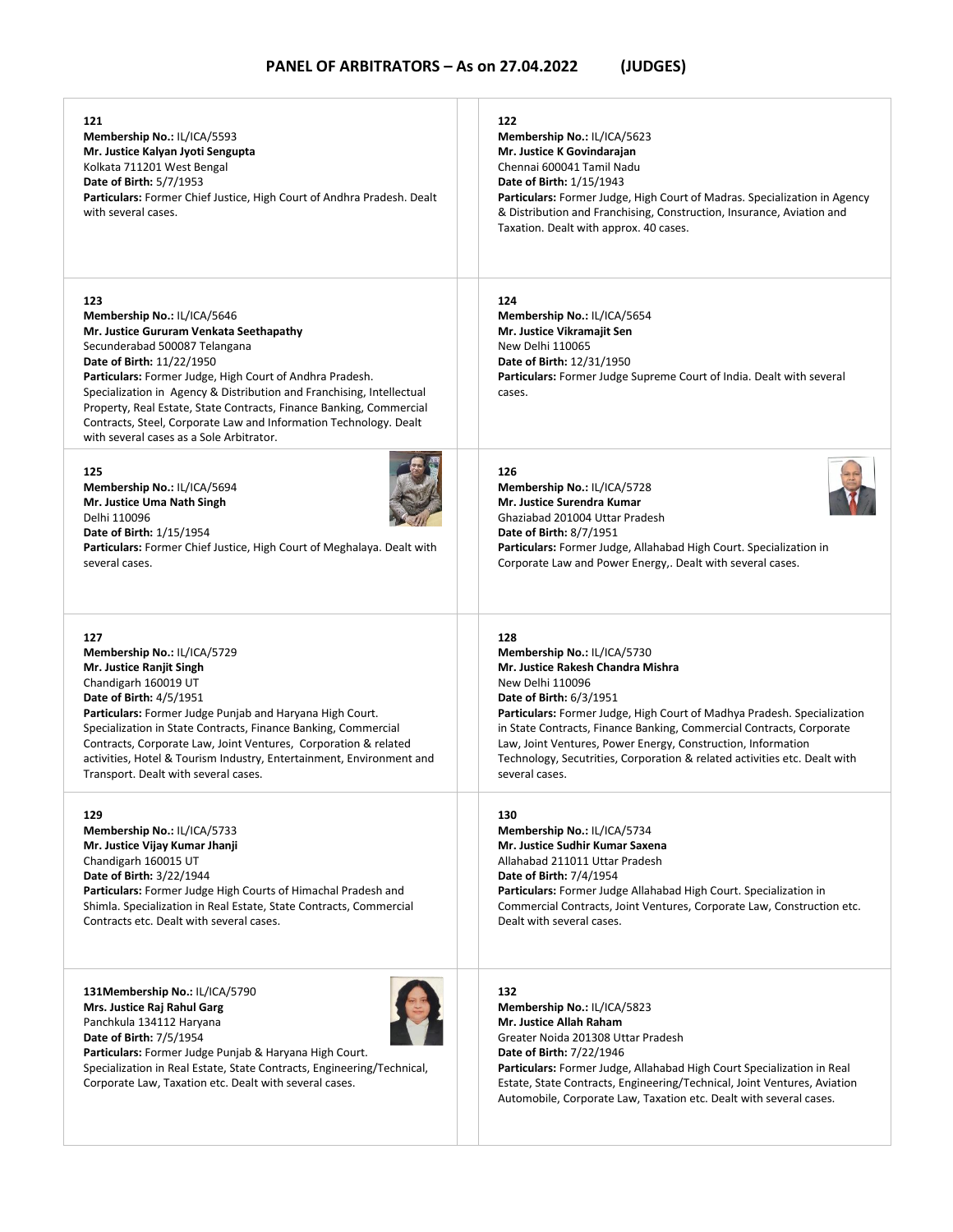| 133<br>Membership No.: IL/ICA/5889<br>Mr. Justice Arun Chandra Upadhyay<br>Dispur 781006 Assam<br>Date of Birth: 7/27/1951<br>Particulars: Former Judge, Guwahati High Court, Director in Judicial<br>Academy. Specialization in Real Estate, Joint Ventures, State<br>Contracts, Construction, Insurance, Corporate Law, Taxation Aviation,<br>Maritime Shipping, Finance Banking etc. Dealt with several cases. | 134<br>Membership No.: IL/ICA/5904<br>Mr. Justice Chandra Mohan Prasad<br>Patna 801105 Bihar<br>Date of Birth: 3/1/1949<br><b>Particulars:</b> Former Judge Patna High Court & High Court & Lokayukta,<br>Bihar. 43 years' experience in the field.                                                                                                                                                                                  |
|-------------------------------------------------------------------------------------------------------------------------------------------------------------------------------------------------------------------------------------------------------------------------------------------------------------------------------------------------------------------------------------------------------------------|--------------------------------------------------------------------------------------------------------------------------------------------------------------------------------------------------------------------------------------------------------------------------------------------------------------------------------------------------------------------------------------------------------------------------------------|
| 135<br>Membership No.: IL/ICA/5925<br>Mr. Justice Pinaki Chandra Ghose<br>New Delhi 110011<br><b>Date of Birth: 5/28/1952</b><br><b>Particulars:</b> Former Judge, Supreme Court of India                                                                                                                                                                                                                         | 136<br>Membership No.: IL/ICA/5927<br>Dr. Justice P Devadass<br>Chennai 600095 Tamil Nadu<br><b>Date of Birth: 5/15/1955</b><br>Particulars: Former Judge Madras High Court. Specialization in Real<br>Estate, State Contracts, Finance Banking, Commercial Contracts, Oil,<br>Petroleum, Gas, Insurance, Construction, Transport etc. Dealt with several<br>arbitration cases during his tenure. 32 years' experience in the field. |
| 137<br>Membership No.: IL/ICA/5943<br>Mr. Justice Darshan Singh<br>Chandigarh 160023 UT<br><b>Date of Birth: 7/7/1955</b><br>Particulars: Former Justice Punjab & Haryana High Court. Assistant<br>District Attorney. Dealt with several cases. 40 years' experience in the<br>field.                                                                                                                             | 138<br>Membership No.: IL/ICA/5946<br>Mr. Justice N Paul Vasanthakumar<br>Chennai 600020 Tamil Nadu<br><b>Date of Birth: 3/5/1955</b><br><b>Particulars:</b> Former Chief Justice, High Court of Jammu & Kashmir.<br>Specialization in Real Estate, State Contracts, Finance Banking,<br>Commercial Contracts, Construction and Transport etc. Dealt with three<br>arbitration cases as a Co-Arbitrator.                             |
| 139<br>Membership No.: IL/ICA/6002<br>Mr. Justice Kailash Gambhir<br>New Delhi 110048<br><b>Date of Birth: 9/7/1953</b><br><b>Particulars:</b> Former Judge in Delhi High Court from the year 2006 till<br>2015. Handled various Arbitration matters post retirement. 6 years'<br>experience in the field.                                                                                                        | 140<br>Membership No.: IL/ICA/6009<br>Mr. Justice Vijayeshwar Narayan Sinha<br>New Delhi 0<br>Date of Birth: 11/15/1953<br>Particulars: Former Judge, Patna High Court. Total number of 38 years'<br>experience                                                                                                                                                                                                                      |
| 141<br>Membership No.: IL/ICA/6012<br>Mr. Justice Subhro Kamal Mukherjee<br>Kolkata 700053 West Bengal<br>Date of Birth: 10/10/1955<br><b>Particulars:</b> Former Chief Justce, High Court of Karnataka                                                                                                                                                                                                           | 142<br>Membership No.: IL/ICA/6013<br>Dr. Justice P Jyothimani<br>Chennai 600017 Tamil Nadu<br>Date of Birth: 10/26/1950<br><b>Particulars:</b> Former Judge, Madras High Court. 44 years experience in the<br>field.                                                                                                                                                                                                                |
| 143<br>Membership No.: IL/ICA/6020<br>Mr. Justice Prabir Kumar Samanta<br>Kolkata 700026 West Bengal<br>Date of Birth: 12/15/1944<br>Particulars: Former Judge Calcutta of High Court. Specialization in<br>State Contract, Commercial Contract, Family Business & Insurance.<br>Handled 14 arbitration matters so far as Sole Arbitrator. 11 years'<br>experience as a Judge, Calcutta High Court.               | 144<br>Membership No.: IL/ICA/6037<br>Mr. Justice Kallakuri Girija Shankar<br>Guntur 522004 Andhra Pradesh<br>Date of Birth: 11/26/1952<br>Particulars: Former Judge of High Court at Hyderabad. He has decided<br>number of Arbitration cases as a District Judge and a High Court Judge. 35<br>years experience as a Judge from 1981 till 2015.                                                                                    |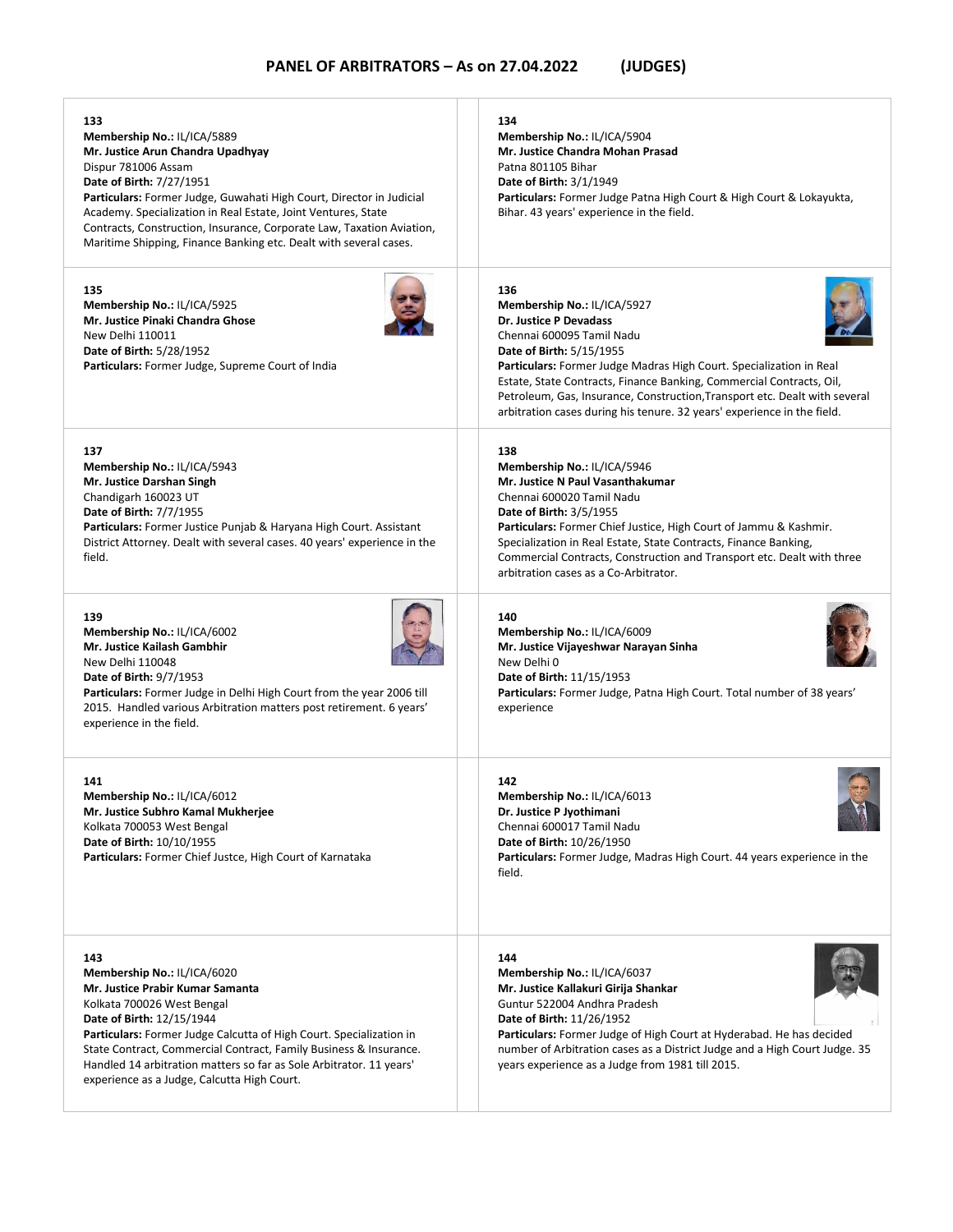#### **145**

**Membership No.:** IL/ICA/6065 **Mr. Justice Jayant Maganlal Patel** Ahmedabad 380061 Gujarat **Date of Birth:** 8/4/1956



**Particulars:** Former Acting Chief Justice of High Court of Gujarat and Former Judge of High Court of Karnataka. A total number of 16 years' experience as Judge

#### **147**

**Membership No.:** IL/ICA/6082 **Mr. Justice Shilendra Shanker Kulshreshtha** New Delhi 110024 **Date of Birth:** 5/25/1946



**Particulars:** Former Judge Allahabad High Court. Former Legal Advisor to the Government of Uttar Pradesh. After retirement, he became Judicial Member of the Armed Forces Tribunal, Principal Bench, New Delhi. Experience of 41 years.

#### **149**

**Membership No.:** IL/ICA/6095 **Mr. Justice Anand Byrareddy** Bengaluru 560038 Karnataka **Date of Birth:** 5/1/1955 **Particulars:** Former Judge High Court of Karnataka,Vast experience. Disposed of over 27,000 cases. A trained Mediator and is on the Panel of the Mediators of Bangalore Mediation Centre. Handled 15

#### **151**

Arbitration cases.

**Membership No.:** IL/ICA/6127 **Mr. Justice Amitava Roy** New Delhi 110019 **Date of Birth:** 3/1/1953

**Particulars:** Former Judge Supreme Court of India. Over 40 years of professional experience in arbitration and related laws. Currently handling several arbitration cases.

#### **153**

**Membership No.:** IL/ICA/6168 **Mr. Justice Parkash Singh Teji** New Delhi 110024 **Date of Birth:** 8/14/1956 **Particulars:** Former Judge of Delhi High Court. Member of Delhi International Arbitration Centre, Specialization in Intellectual Property, Real Estate, Finance Banking, Commercial Contracts,

**155**

Taxation, Corporate Law.

**Membership No.:** IL/ICA/6188 **Dr. Justice Sangita Dhingra Sehgal** New Delhi 110001 **Date of Birth:** 6/20/1958 **Particulars:** Former Judge, Delhi High Court.



#### **146**

**Membership No.:** IL/ICA/6079 **Mr. Justice Biplab Kumar Sharma** Guwahati 781009 Assam **Date of Birth:** 2/1/1954



**Particulars:** Former Judge Gauhati High Court, Assam. Specialization in all branches of law, particularly Constitutional Contractual, Commercial, Civil, Criminal Service Law etc. He has handled 11 arbitration cases. Total 19 years of experience as Advocate and 13 years of experience.

#### **148**

**Membership No.:** IL/ICA/6085 **Mr. Justice Venkate Gopala Gowda** Bengaluru 560092 Karnataka **Date of Birth:** 10/6/1951 **Particulars:** Former Judge Supreme Court of India. Acted as former Chief Justice of Orissa High Court. Former Executive Chairman of Karnataka State Legal Services Authority.

#### **150**

**Membership No.:** IL/ICA/6112 **Mr. Justice Bana Seshasayana Reddy** Hyderabad 500028 Telangana **Date of Birth:** 7/1/1951



**Particulars:** Former Judge High Court of Andhra Pradesh. Member & Head of the Department, Central Administrative Traibunal, Hyderabad Bench. Handled six cases as an Arbitrator.

## **152**

**Membership No.:** IL/ICA/6159 **Mr. Justice Badar Durrez Ahmed** New Delhi 110065 **Date of Birth:** 3/16/1956



**Particulars:** Former Chief Justice, Jammu & Kashmir High Court, Former Judge, High Court of Delhi with 15 years of experience as Judge & Chief Justice. Areas of expertise are civil, criminal, commercial, taxation, environmental law, personal laws, constitutional law, e Member of National Court Management Systems Committee e-Courts in the Delhi High Court and later in J&K High Court. Has experience of handling court cases in Jammu, Srinagar and far flung areas such as Kargil & Leh.

#### **154**

**Membership No.:** IL/ICA/6178 **Mr. Justice Gian Parkash Mittal** New Delhi 110016 **Date of Birth:** 9/2/1953



**Particulars:** Former Judge, Delhi High Court and Member Competition Commission of India. Dealt with large number of arbitration matters and hundreds of cases in mediation including several cases referred by Supreme Court.

#### **156**

**Membership No.:** IL/ICA/6194 **Mr. Justice Satish Kumar Agnihotri** New Delhi 110024 **Date of Birth:** 7/1/1956

**Particulars:** Former Chief Justice, High Court of Sikkim (Gangtok). He is also Former Judge of Chhatisgarh High Court, and Chief Justice of Madras High Court. He has examined and decided several appeals against arbitral awards.

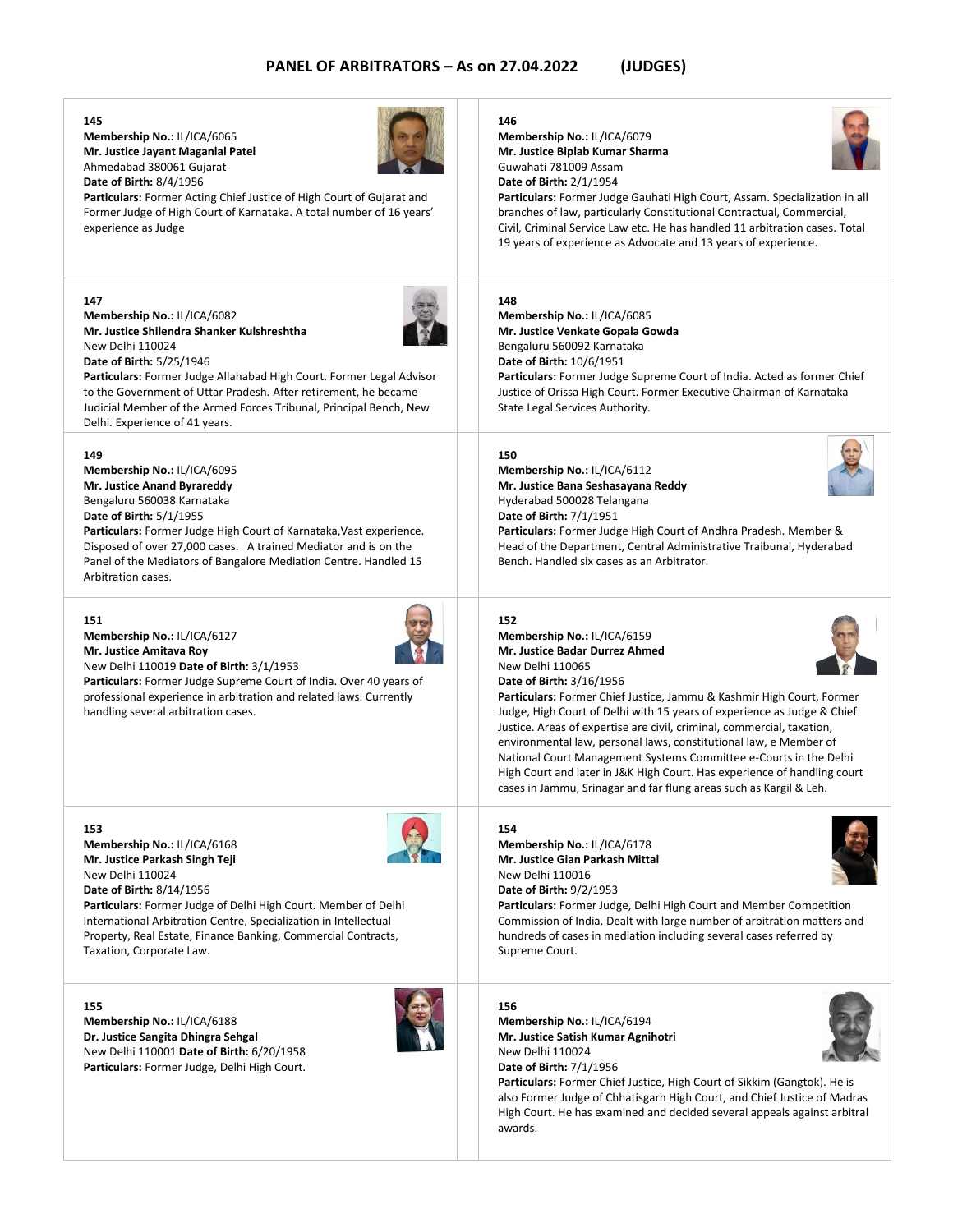

**Membership No.:** IL/ICA/6329 **Dr. Justice Bulusu Siva Sankara Rao** Hyderabad 500034 Telangana **Date of Birth:** 4/10/1957 **Particulars:** Former Judge, High Court of Hyderabad. 35 years experience in the field.

**Ms. Justice Anjana Prakash** New Delhi 110048 **Date of Birth:** 7/17/1954 **Particulars:** Former Judge, Patna High Court. Presently Practicing Senior Advocate in Supreme Court of India. 37 years of experience in the field.

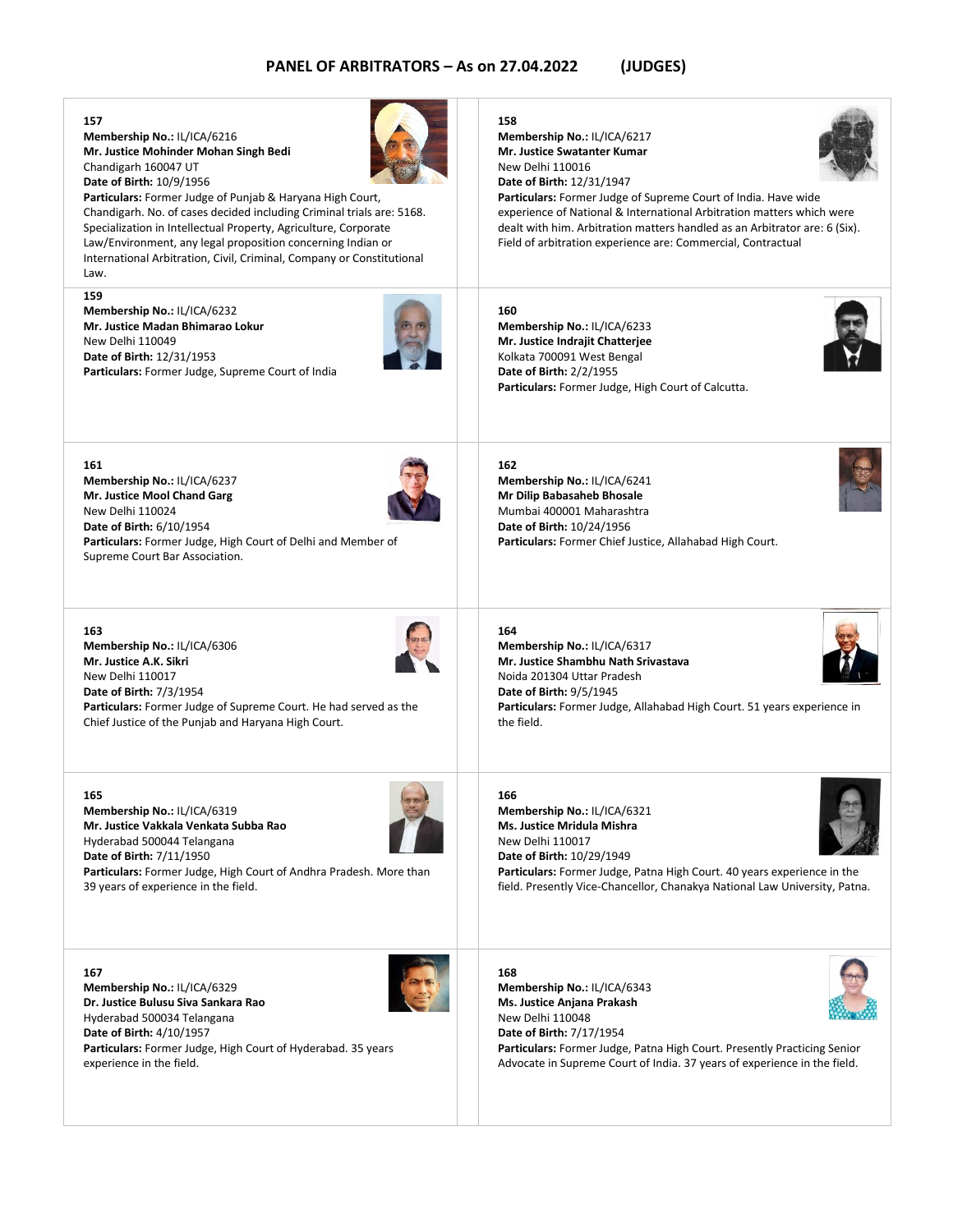#### **169**

**Membership No.:** IL/ICA/6401 **Mr. Justice Kurian Joseph** New Delhi 110057 **Date of Birth:** 11/30/1953

**Particulars:** Former Chief Justice, High Court of Himachal Pradesh. Former Judge, High Court of Kerala. Former Senior Advocate, High Court of Kerala. Vast experience in the field. Specialization in Intellectual Property, Joint Ventures, Power Energy, Maritime Shipping, Commercial Contracts, Telecommunications, Constructions,

etc. Dealt with seventeen arbitration cases as Arbitrator.

#### **171**

**Membership No.:** IL/ICA/6415 **Mr. Justice Vengala Eswaraiah** Secunderabad 500003 Telangana **Date of Birth:** 3/10/1951



**Particulars:** Former Chairperson of Mediation and Monitoring Committee, Former Chairman, NCBC. Worked for 14 yrs as Judge of High Court of Andhra Pradesh. Specialization in Real Estate, State Contracts, Commercial Contracts, Corporate Law, etc. Co-Arbitrator in four arbitration matters.

#### **173**

**Membership No.:** IL/ICA/6447 **Mr. Justice Virender Singh** Chandigarh 160011 UT **Date of Birth:** 10/7/1954 **Particulars:** Former Chief Justice, High Court of Jharkhand.

#### **175**

**Membership No.:** IL/ICA/6471 **Ms. Justice Navita Singh** Panchkula 134114 Haryana **Date of Birth:** 11/12/1953



**Particulars:** Former Judge, Punjab & Haryana High Court, Chandigarh.

**177 Membership No.:** IL/ICA/6491 **Mr. Justice Devinder Kumar Jain** New Delhi 110016 **Date of Birth:** 1/25/1948 **Particulars:** Arbitrator and Former Judge, Supreme Court of India.

**179 Membership No.:** IL/ICA/6562 **Ms. Justice R Banumathi** New Delhi 110024 **Date of Birth:** 7/20/1955 **Particulars:** Former Judge, Supreme Court of India.



#### **170**

**Membership No.:** IL/ICA/6405 **Mr. Justice Servesh Kumar Gupta** New Delhi 110029 **Date of Birth:** 1/1/1956



**Particulars:** Former Judge, High Court of Uttarakhand. More than 38 years experience in the field. Specialization in Real Estate, Finance Banking, Commercial Contracts, Oil, Petroleum & Gas, Automobiles, Power Energy, Construction, Hotel & Tourism Industry, Environment, etc. Dealt with several arbitration cases.

#### **172**

**Membership No.:** IL/ICA/6441 **Mr. Justice C V Nagarjuna Reddy** Hyderabad 500096 Telangana **Date of Birth:** 12/5/1956 **Particulars:** Former Judge, Andhra Pradesh High Court.

#### **174**

**Membership No.:** IL/ICA/6449 **Mr. Justice Ashoke Kumar Dasadhikari** Kolkata 700006 West Bengal **Date of Birth:** 6/18/1954 **Particulars:** Former Judge, High Court of Kolkata

**176**

**Membership No.:** IL/ICA/6472 **Mr. Justice Vinod Goel** New Delhi 110014 **Date of Birth:** 8/7/1957 **Particulars:** Former Judge, Delhi High Court.

#### **178**

**Membership No.:** IL/ICA/6546 **Mr. Justice Asapu Ramalingeswara Rao** Hyderabad 500104 Telangana **Date of Birth:** 5/21/1956



**Particulars:** Former Judge, High Court of Judicature for the States of Telangana and Andhra Pradesh. Senior Advocate, Supreme Court of India. Specialization in Real Estate, State Contracts, Commercial Contracts, Insurance, etc. Dealt with 4 arbitration cases.

#### **180**

**Membership No.:** IL/ICA/6606 **Dr. Justice B. S. Chauhan** New Delhi 110024 **Date of Birth:** 2/7/1949 **Particulars:** Former Judge, Supreme Court of India

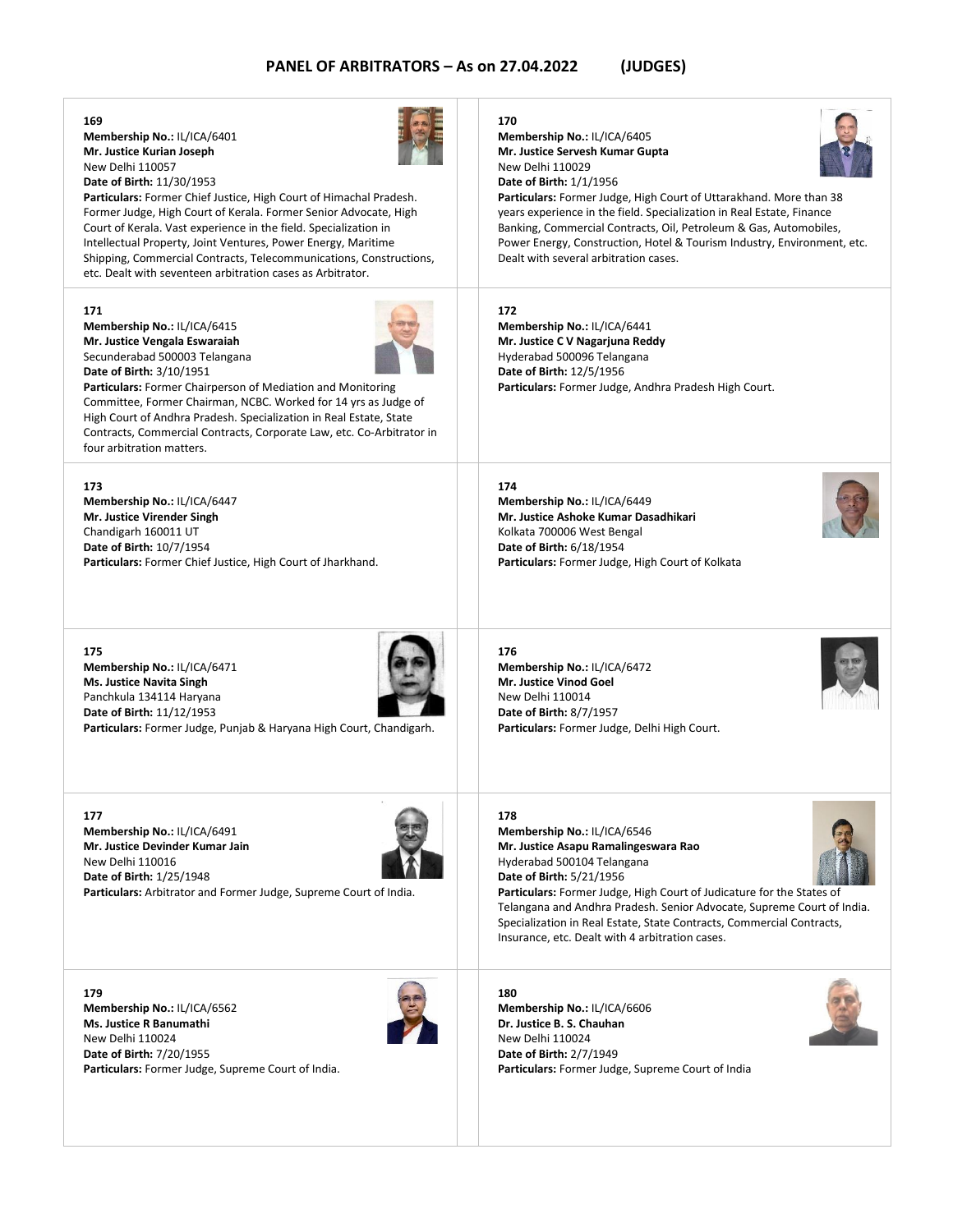**Membership No.:** IL/ICA/6610 **Mr. Justice Alok Verma** Bhopal 462043 Madhya Pradesh **Date of Birth:** 11/28/1955 **Particulars:** Former Judge, High Court of Madhya Pradesh. **182 Membership No.:** IL/ICA/6614 **Mr. Justice Ganpat Singh Singhvi** New Delhi 110016 **Date of Birth:** 12/12/1948 **Particulars:** Former Judge - Supreme Court. Specialization in Oil, Petroleum & Gas, State Contract, Construction and Real Estate. 23 yrs experience in a field. **Membership No.:** IL/ICA/6624 **Mr. Justice Shri Narayan Shukla** Ghaziabad 201012 Uttar Pradesh **Date of Birth:** 7/18/1958 **Particulars:** Former Judge, High Court of Allahabad Specialization in State Contracts, Finance banking, Commercial Contract, Telecommunication, Insurance etc. 36 years experience in the field. 14 Yrs as Judge **184 Membership No.:** IL/ICA/6625 **Mr. Justice Brijesh Sethi** New Delhi 110063 **Date of Birth:** 12/1/1958 **Particulars:** Former Judge, High Court of Delhi Specialization in Commercial Contract, Finance Banking, Insurance, Real Estate etc. 30 years experience in the field **Membership No.:** IL/ICA/6658 **186 Membership No.:** IL/ICA/6659

Chandigarh 160001 UT **Date of Birth:** 9/30/1958 **Particulars:** Specilization in Taxation, Corporate Law, Reas Estate, State & Commercial Contract, Insurance, Agriculture.

#### **187**

**181**

**183**

**185**

**Mr. Justice Ajay Kr. Mittal**

**Membership No.:** IL/ICA/6662 **Ms. Daya Chaudhary** Panchkula 134109 Haryana **Date of Birth:** 1/10/1959 **Particulars:** Specilization in Real Estate, State & Commercial contract, Insurance, Corporate Law.

**189**

**Membership No.:** IL/ICA/6676 **Justice Pratap Kr. Ray** Kolkata 700075 West Bangal **Date of Birth:** 1/9/1951

**Particulars:** Specilization in Commercial Contracts, Corporate Law, Engineering, Construction, Environment. 4 Case dealed as a sole arbitrator. 20 yrs experience in a field.

#### **191**

**Membership No.:** IL/ICA/6703 **Mr. Justice Madat Ali Nurmahamad Gilani** Nagpur 441111 Maharashtra **Date of Birth:** 1/26/1951

**Particulars:** Specilization in Commercial & State Contracts, Reas Estate, Intellectual Property, Finance Insurance & Joint Venture. Dealt 7 cases as a Sole Arbitrator. 34 years experience as a Judge.

#### **188**

**Mr. Ravi Krishnarao Deshpande** Nagpur 440012 Maharashtra **Date of Birth:** 11/6/1958 Commercial Contract, Insurance & Joint Venture, Power Energy. 25 year

#### **190**

**Membership No.:** IL/ICA/6700 **Mr. Justice Toufique Uddin** Howrah 711102 West Bengal **Date of Birth:** 3/4/1952

**Particulars:** Specilization in State & Commercial contract, Insurance, Educational Matter. Dealt 1 nos as Sole Arbitrator, 1 nos as Co-Arbitrator,

## **192**

**Membership No.:** IL/ICA/6711 **Mr. Justice Deepak Gupta** New Delhi 110057 **Date of Birth:** 5/7/1955 **Particulars:** Specilization in Commercial Contracts, Insurance, Oil, Petroleum & Gas, IT, Intellectual Property. Dealt 13 cases as a Sole / Co-**Arhitrator** 

#### **Mr. Justice Ramendra Jain** Gurugram 122002 Haryana **Date of Birth:** 8/26/1958 **Particulars:** Specilization in Taxation, Corporate Law, Reas Estate, State & Commercial Contract, Insurance, Agriculture.

experience as a Lawyer & 11 yrs experience as a Judge.

12 nos as a Mediator. 33 Yrs experience in the field.

**Membership No.:** IL/ICA/6675 **Particulars:** Specilization in Agency, Intellectual Property, State &











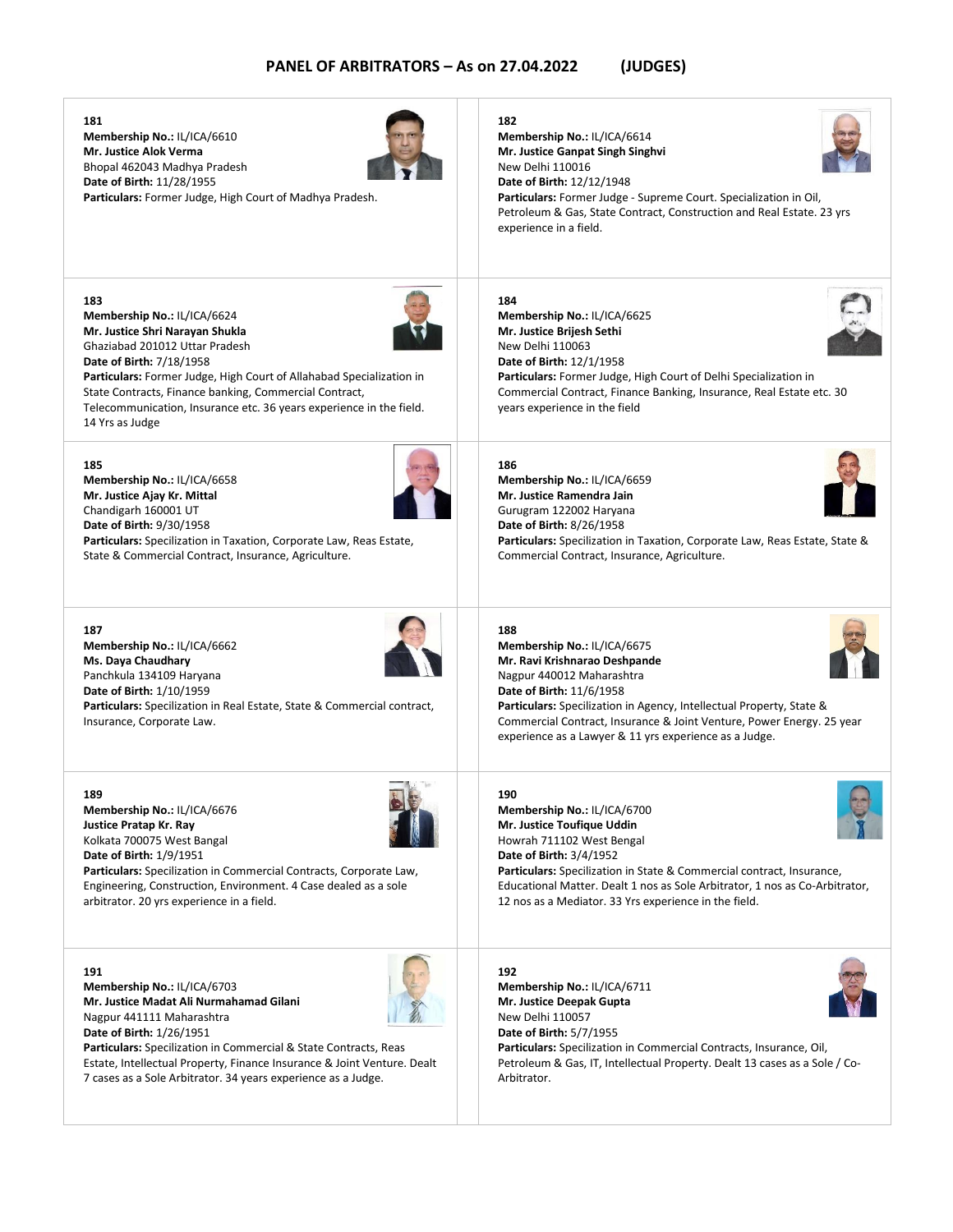**Membership No.:** IL/ICA/6737 **Mr. Justice Pankaj Naqvi** G. B. Nagar 201301 Uttar Pradesh **Date of Birth:** 8/22/1959



**Particulars:** Former Judge, Allahabad High Court Specilization in Real Estate, Commercial Contracts, Finance banking & Insurance. Dealt 200 + cases as a mediator.

#### **195**

**193**

**Membership No.:** IL/ICA/6744 **Mr. Justice Raghvendra Kumar** Lucknow 226020 Uttar Pradesh **Date of Birth:** 4/1/1956



**Particulars:** Former Judge, Allahabad High Court. Specilisation in State Contracts, Finance Banking, Insurance, Oil, Petroleum & Gas, Power Energy, Entertainment & Environment. Dealt 03 Case as a Sole Arbitrator.

#### **197**

**Membership No.:** IL/ICA/6746 **Dr. Justice Vineet Kothari** Jodhpur 342003 Rajasthan **Date of Birth:** 9/2/1959

**Particulars:** Former Judge - Gujarat High Court. Specilisation in Commercial & State Contracts, Finance Banking, Corporate Law, Taxation, Environment, Construction. 16 years of experience as a Judge of High Court & dealt 50+ cases as a Mediator.

#### **199**

**Membership No.:** IL/ICA/6748 **Mr. Justice Abhay Manohar Sapre** New Delhi 110091 **Date of Birth:** 8/28/1954

**Particulars:** Former Justice - Supreme Court of India Dealt 5 cases as Presiding Arbitrator & 6 cases as Sole Arbitrator.

**201 Membership No.:** IL/ICA/6752 **Mr. Justice Barkat Ali Zaidi** Ghaziabad 201016 Uttar Pradesh **Date of Birth:** 2/10/1947

**Particulars:** Former Judge - Allahabad High Court, Former Chairman - State Consumer Commission, Delhi. Dealt 15 cases as a Sole Arbitrator.

**203**

**Membership No.:** IL/ICA/6766 **Mr. Justice A. K. Pathak** New Delhi 110001 **Date of Birth:** 7/11/1957 **Particulars:** Former Judge, Delhi High Court. Specilization in Commercial Contracts, Real Estate, Power Sector, Finance.



# **194**

**Membership No.:** IL/ICA/6738 **Mr. Justice J. R. Midha** New Delhi 110025 **Date of Birth:** 7/8/1959 **Particulars:** Former Judge, Delhi High Court Dealt 11 cases as a Sole Arbitrator & 01 case as co-arbitrator.

**196 Membership No.:** IL/ICA/6745 **Mr. Justice Shailendra Prasad Talukdar** Kolkata 700029 West Bengal **Date of Birth:** 7/10/1948 **Particulars:** Former Judge, Kolkata High Court.

**198 Membership No.:** IL/ICA/6747 **Ms. Justice Deepa Sharma** Gurgaon 122001 Haryana **Date of Birth:** 5/28/1956 **Particulars:** Former Judge, Delhi High Court.



**Membership No.:** IL/ICA/6749 **Mr. Justice Jyotirmay Bhattacharya** Kolkata 700107 West Bengal **Date of Birth:** 9/25/1956 **Particulars:** Former Chief Justice, Calcutta High Court.

#### **202**

**Membership No.:** IL/ICA/6765 **Mr. Justice H. R. Malhotra** New Delhi 110068 **Date of Birth:** 4/10/1947 **Particulars:** Former Judge, Delhi High Court. Specilization in Intellectual Property. 10 years of experience in Arbitration & 15 Award made.

#### **204**

**Membership No.:** IL/ICA/6771 **Ms. Justice Gita Mittal** New Delhi 110048 **Date of Birth:** 12/9/1958